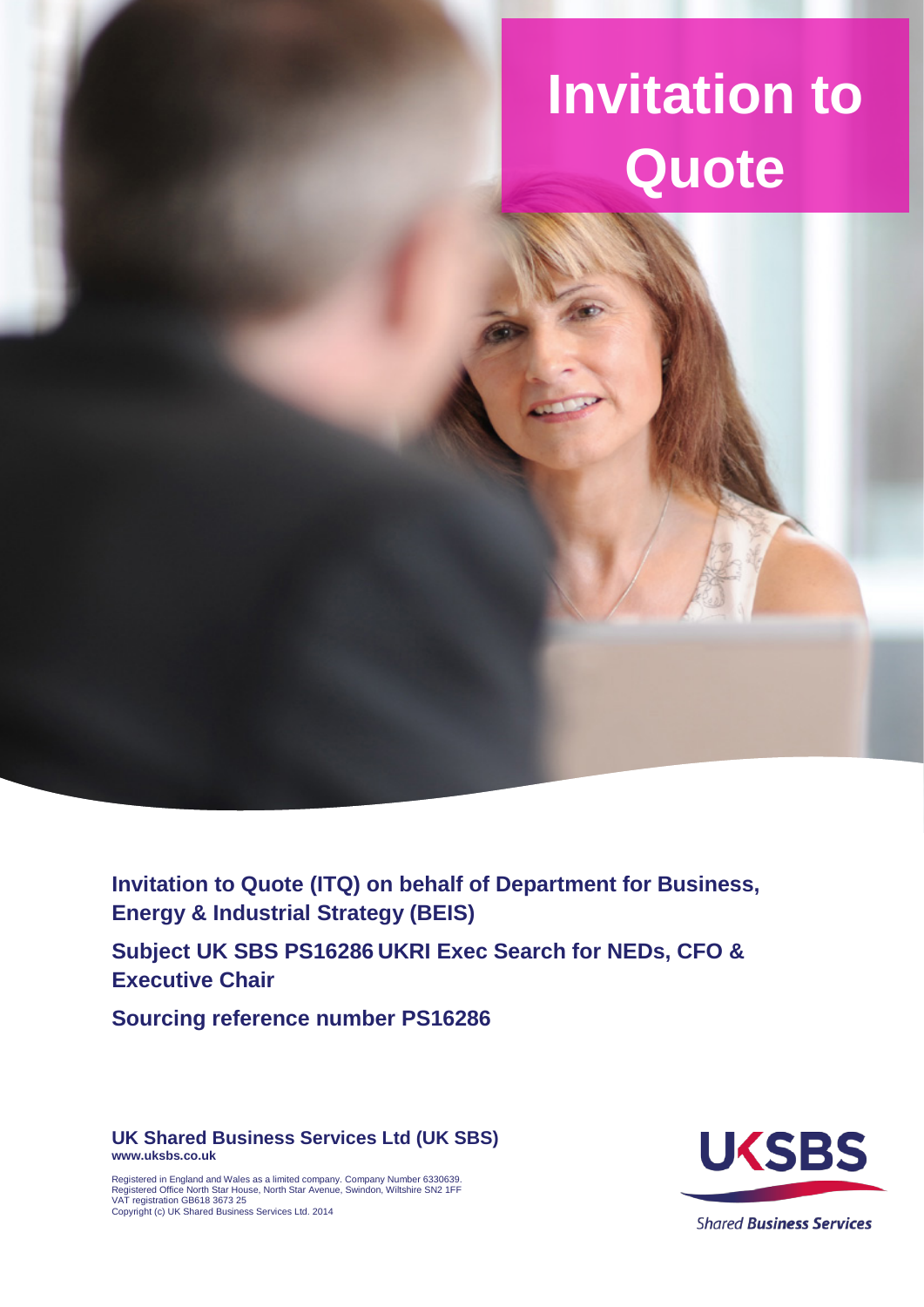### **Table of Contents**

| <b>Section</b> | <b>Content</b>                                                                                                                                                               |
|----------------|------------------------------------------------------------------------------------------------------------------------------------------------------------------------------|
| 1              | <b>About UK Shared Business Services Ltd.</b>                                                                                                                                |
| $\overline{2}$ | <b>About our Customer</b>                                                                                                                                                    |
| 3              | Working with UK Shared Business Services Ltd.                                                                                                                                |
| 4              | <b>Specification</b>                                                                                                                                                         |
| 5              | <b>Evaluation model</b>                                                                                                                                                      |
| 6              | <b>Evaluation questionnaire</b>                                                                                                                                              |
| $\overline{7}$ | <b>General Information</b>                                                                                                                                                   |
| Appendix       | Appendix A: DRAFT UKRI Chief Finance Officer Job Description<br>Appendix B: DRAFT Executive Chair Job Specification<br>Appendix C: DRAFT UKRI Board Member job specification |

**UK Shared Business Services Ltd (UK SBS) www.uksbs.co.uk**





**Shared Business Services**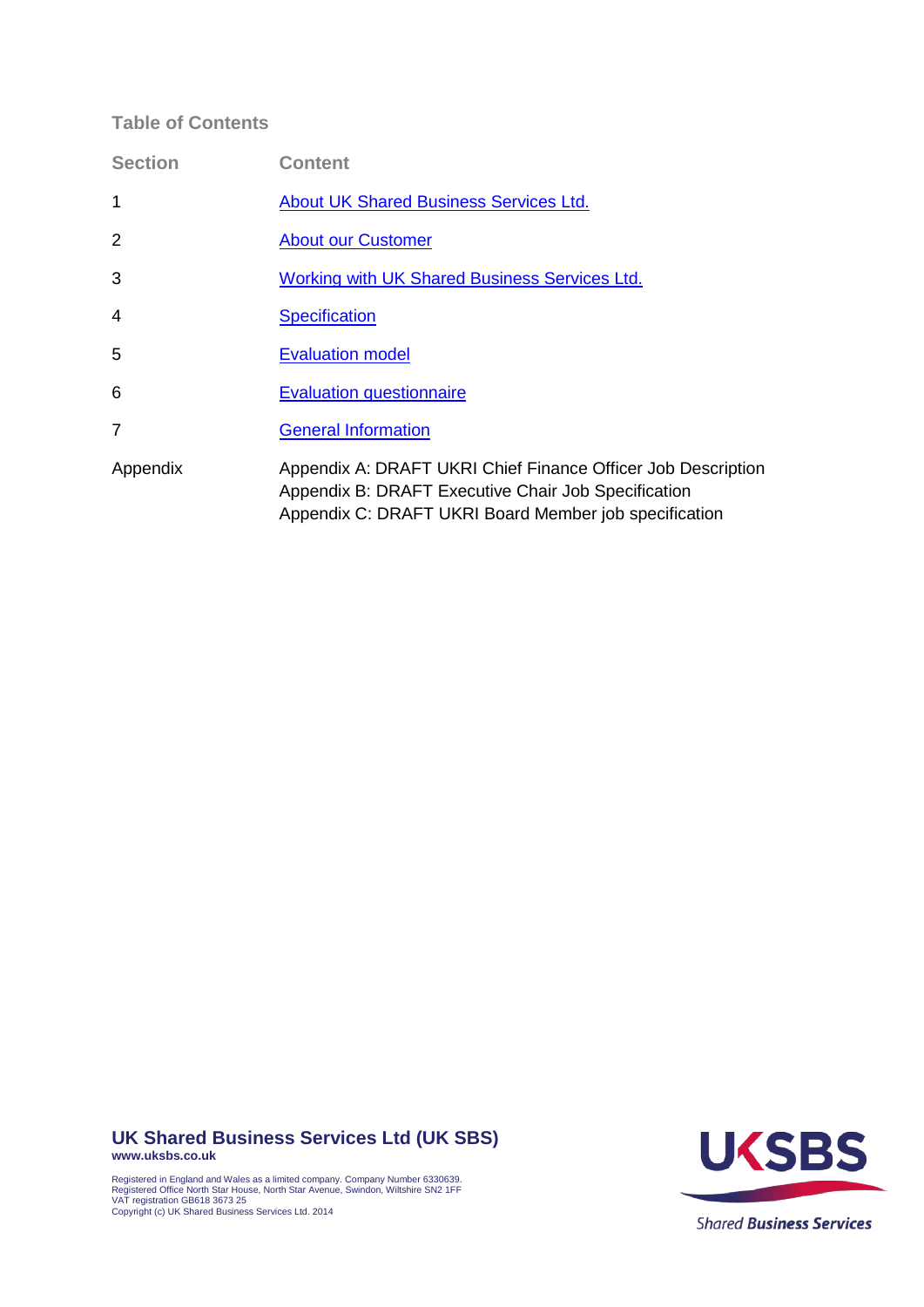# <span id="page-2-0"></span>**Section 1 – About UK Shared Business Services**

**Putting the business into shared services**

UK Shared Business Services Ltd (UK SBS) brings a commercial attitude to the public sector; helping our customers improve efficiency, generate savings and modernise.

It is our vision to become the leading provider for our customers of shared business services in the UK public sector, continuously reducing cost and improving quality of business services for Government and the public sector.

Our broad range of expert services is shared by our customers. This allows our customers the freedom to focus resources on core activities; innovating and transforming their own organisations.

Core services include Procurement, Finance, Grants Admissions, Human Resources, Payroll, ISS, and Property Asset Management all underpinned by our Service Delivery and Contact Centre teams.

UK SBS is a people rather than task focused business. It's what makes us different to the traditional transactional shared services centre. What is more, being a not-for-profit organisation owned by its customers, UK SBS' goals are aligned with the public sector and delivering best value for the UK taxpayer.

UK Shared Business Services Ltd changed its name from RCUK Shared Services Centre Ltd in March 2013.

#### **Our Customers**

Growing from a foundation of supporting the Research Councils, 2012/13 saw Business Innovation and Skills (BEIS) transition their procurement to UK SBS and Crown Commercial Services (CCS – previously Government Procurement Service) agree a Memorandum of Understanding with UK SBS to deliver two major procurement categories (construction and research) across Government.

UK SBS currently manages £700m expenditure for its Customers.

Our Customers who have access to our services and Contracts are detailed [here.](http://www.uksbs.co.uk/services/procure/contracts/Pages/default.aspx)

**UK Shared Business Services Ltd (UK SBS) www.uksbs.co.uk**

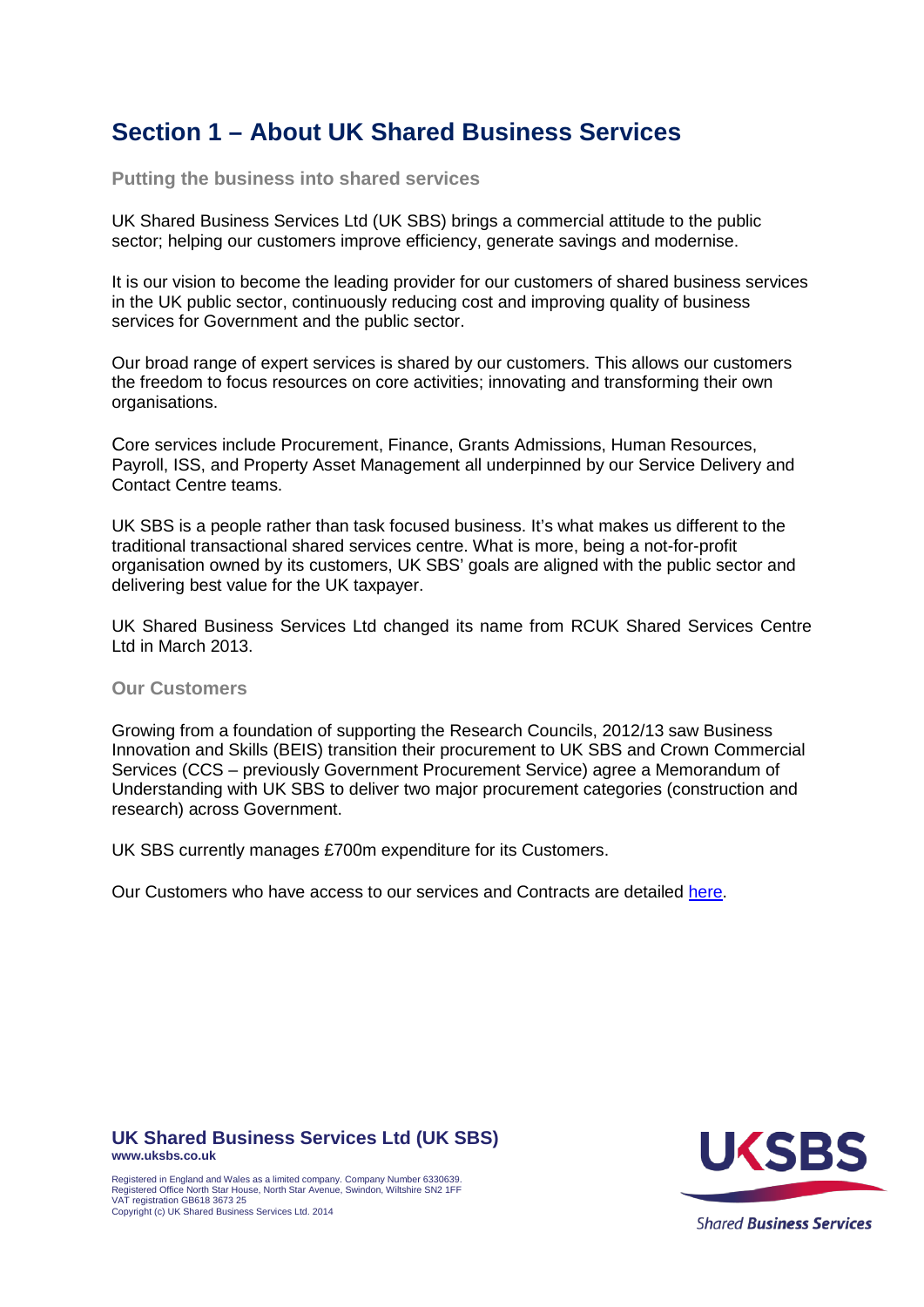# <span id="page-3-0"></span>**Section 2 – About Our Customer**

**Department for Business, Energy & Industrial Strategy (BEIS)**

The Department for Business, Innovation & Skills (BEIS) is the department for economic growth. The department invests in skills and education to promote trade, boost innovation and help people to start and grow a business. BEIS also protects consumers and reduces the impact of regulation.

BEIS is a ministerial department, supported by 47 [agencies and public bodies.](https://www.gov.uk/government/organisations%23department-for-business-innovation-skills)

Our priorities for 2016 to 2017 include:

- business and enterprise
- competitiveness and exports
- science and innovation
- apprenticeships and skills
- higher education
- labour markets

We have around 2,500 staff working for BEIS plus around 500 people working for UK Trade & Investment in the UK.

Our partner organisations include 9 executive agencies employing around 14,500 staff.

We have BEIS offices in London, Sheffield, Billingham, Cardiff, Darlington, Glasgow, Manchester, Nottingham, Runcorn and Watford.

### **Department for Business, Energy & Industrial Strategy achievements include:**

- Funding 457,000 apprenticeship starts in 2010-11 Academic Year
- Committing £75 million to support innovation in technology-based SMEs
- Helping 25,000 UK businesses (mainly SMEs), employing over 13 million people, to make the most of opportunities for growth in overseas markets; [Growth Accelerator](http://www.growthaccelerator.com/) is a new Department for Business funded-service to help up to 26,000 small and medium enterprises (SMEs) grow as much as they can over three years. Working with an experienced coach, businesses will receive a personalised growth plan, training and workshops, networking and peer to peer support. SMEs can also learn how to develop their leadership and management capability.
- With the Cabinet Office, leading the review of 1,200 regulations across Government as part of the Red Tape Challenge, more than half of which will be scrapped or improved.

[http://www.beis.gov.uk](http://www.beis.gov.uk/)

#### **UK Shared Business Services Ltd (UK SBS) www.uksbs.co.uk**

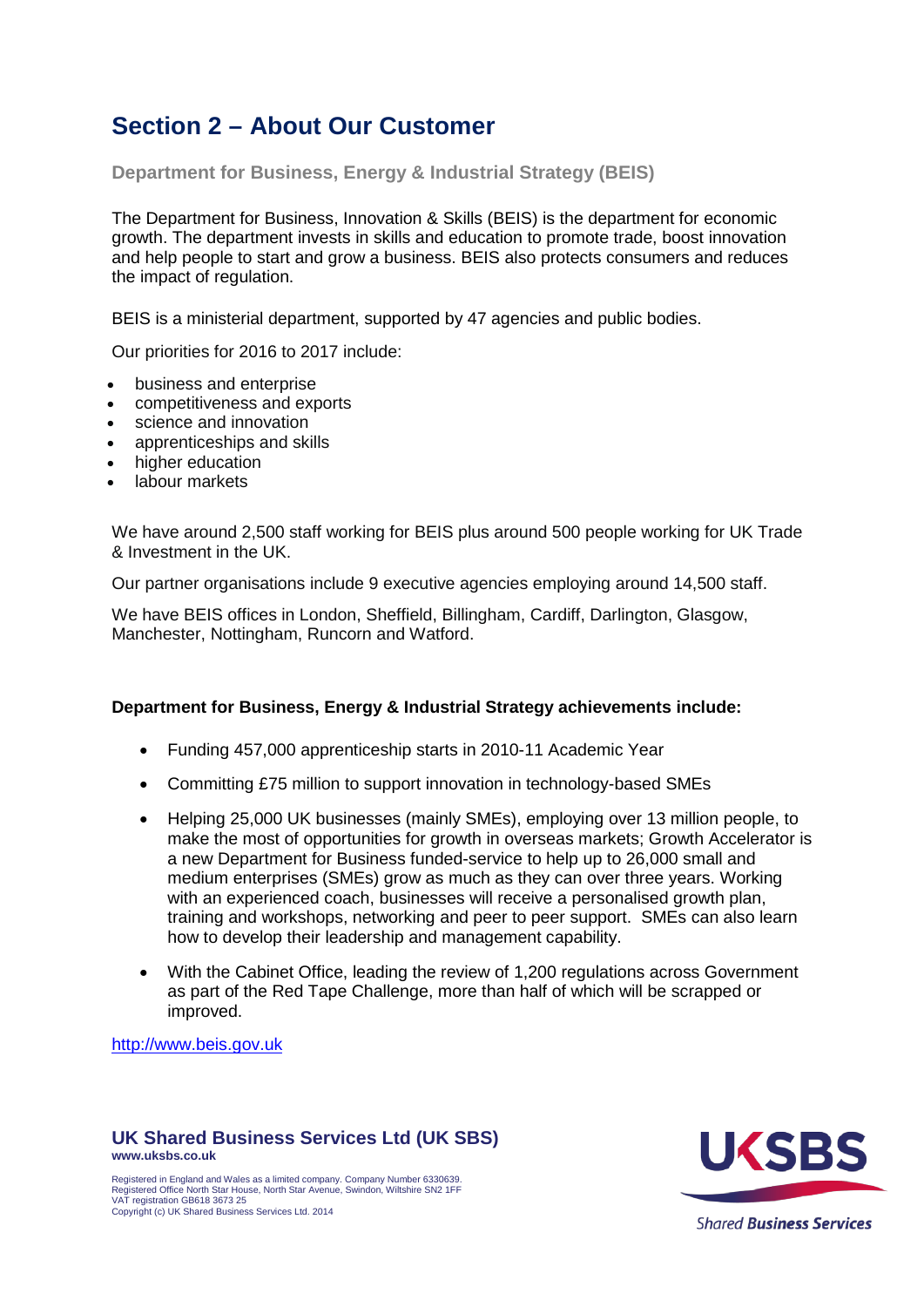# <span id="page-4-0"></span>**Section 3 - Working with UK Shared Business Services Ltd.**

| <b>Section 3 - Contact details</b> |                                    |                                                                                                                                                                                                                                                                                                                                                                                            |
|------------------------------------|------------------------------------|--------------------------------------------------------------------------------------------------------------------------------------------------------------------------------------------------------------------------------------------------------------------------------------------------------------------------------------------------------------------------------------------|
| 3.1                                | <b>Customer Name and address</b>   | Department for Business, Energy and<br>Industrial Strategy (BEIS), 1 Victoria Street,<br>London, SW1H 0ET                                                                                                                                                                                                                                                                                  |
| 3.2                                | Buyer name                         | <b>Ben Oborne</b>                                                                                                                                                                                                                                                                                                                                                                          |
| 3.3                                | <b>Buyer contact details</b>       | professionalservices@uksbs.co.uk                                                                                                                                                                                                                                                                                                                                                           |
| 3.4                                | Estimated value of the Opportunity | Maximum contract value £45,000.00<br>excluding VAT<br>There may be 3 campaigns altogether,<br>including the executive roles at £15,000 (for<br>the search and advertisement only elements<br>of the advertisement campaigns). We expect<br>further cost savings by procuring for all<br>campaigns at one time, rather than procuring<br>for each individually.<br>The three campaigns are: |
|                                    |                                    | <b>Chief Finance Officer</b><br><b>Executive Chairs</b><br><b>UKRI Board</b><br>We would expect each campaign to cost in<br>the region of £15,000.                                                                                                                                                                                                                                         |
| 3.5                                | Process for the submission of      | All correspondence shall be submitted                                                                                                                                                                                                                                                                                                                                                      |
|                                    | clarifications and Bids            | within the Emptoris e-sourcing tool.                                                                                                                                                                                                                                                                                                                                                       |
|                                    |                                    | Guidance Notes to support the use of                                                                                                                                                                                                                                                                                                                                                       |
|                                    |                                    | Emptoris is available here.                                                                                                                                                                                                                                                                                                                                                                |
|                                    |                                    | Please note submission of a Bid to any                                                                                                                                                                                                                                                                                                                                                     |
|                                    |                                    | email address including the Buyer will                                                                                                                                                                                                                                                                                                                                                     |
|                                    |                                    | result in the Bid not being considered.                                                                                                                                                                                                                                                                                                                                                    |

In this section you will find details of your Procurement contact point and the timescales relating to this opportunity.

### **UK Shared Business Services Ltd (UK SBS)**

**www.uksbs.co.uk**



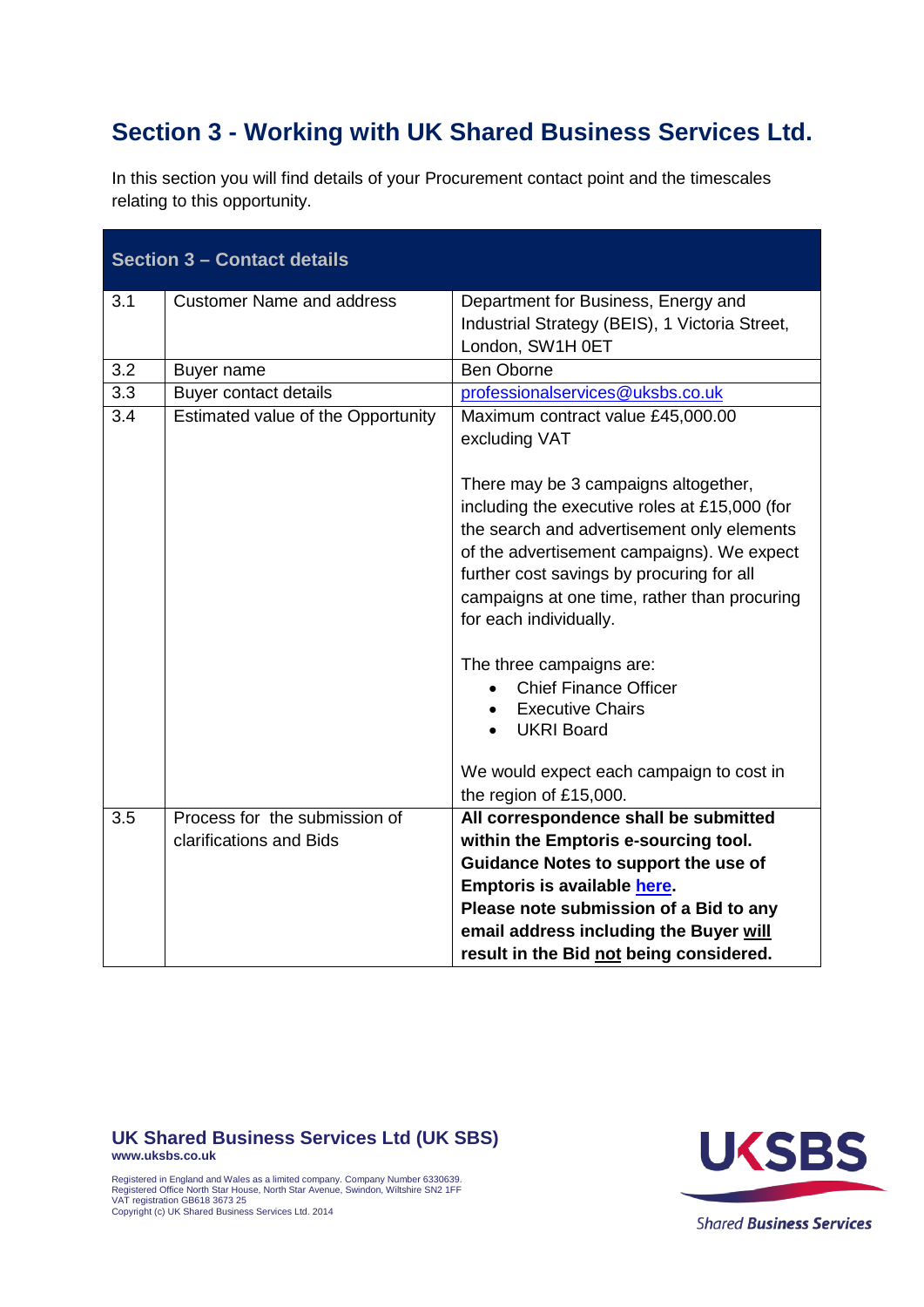|      | <b>Section 3 - Timescales</b>          |                         |
|------|----------------------------------------|-------------------------|
| 3.6  | Date of Issue of Contract Advert       | 23/12/2016              |
|      | and location of original Advert        | <b>Contracts Finder</b> |
| 3.7  | Latest date/time ITQ clarification     | 06/01/2017              |
|      | questions should be received           | 14:00pm                 |
|      | through Emptoris messaging             |                         |
|      | system                                 |                         |
| 3.8  | Latest date/time ITQ clarification     | 09/01/2017              |
|      | answers should be sent to all          | 14:00pm                 |
|      | potential Bidders by the Buyer         |                         |
|      | through Emptoris                       |                         |
| 3.9  | Latest date/time ITQ Bid shall be      | 13/01/2017              |
|      | submitted through Emptoris             | 14:00pm                 |
| 3.10 | Date/time Bidders should be            | <b>Not Required</b>     |
|      | available if face to face              |                         |
|      | clarifications are required            |                         |
| 3.11 | Anticipated rejection of               | 19/01/2017              |
|      | unsuccessful Bids date                 |                         |
| 3.12 | Anticipated Award date                 | 19/01/2017              |
| 3.13 | <b>Anticipated Contract Start date</b> | 20/01/2017              |
| 3.14 | <b>Anticipated Contract End date</b>   | 30/06/2017              |
| 3.15 | <b>Bid Validity Period</b>             | 60 Days                 |

**UK Shared Business Services Ltd (UK SBS) www.uksbs.co.uk**





**Shared Business Services**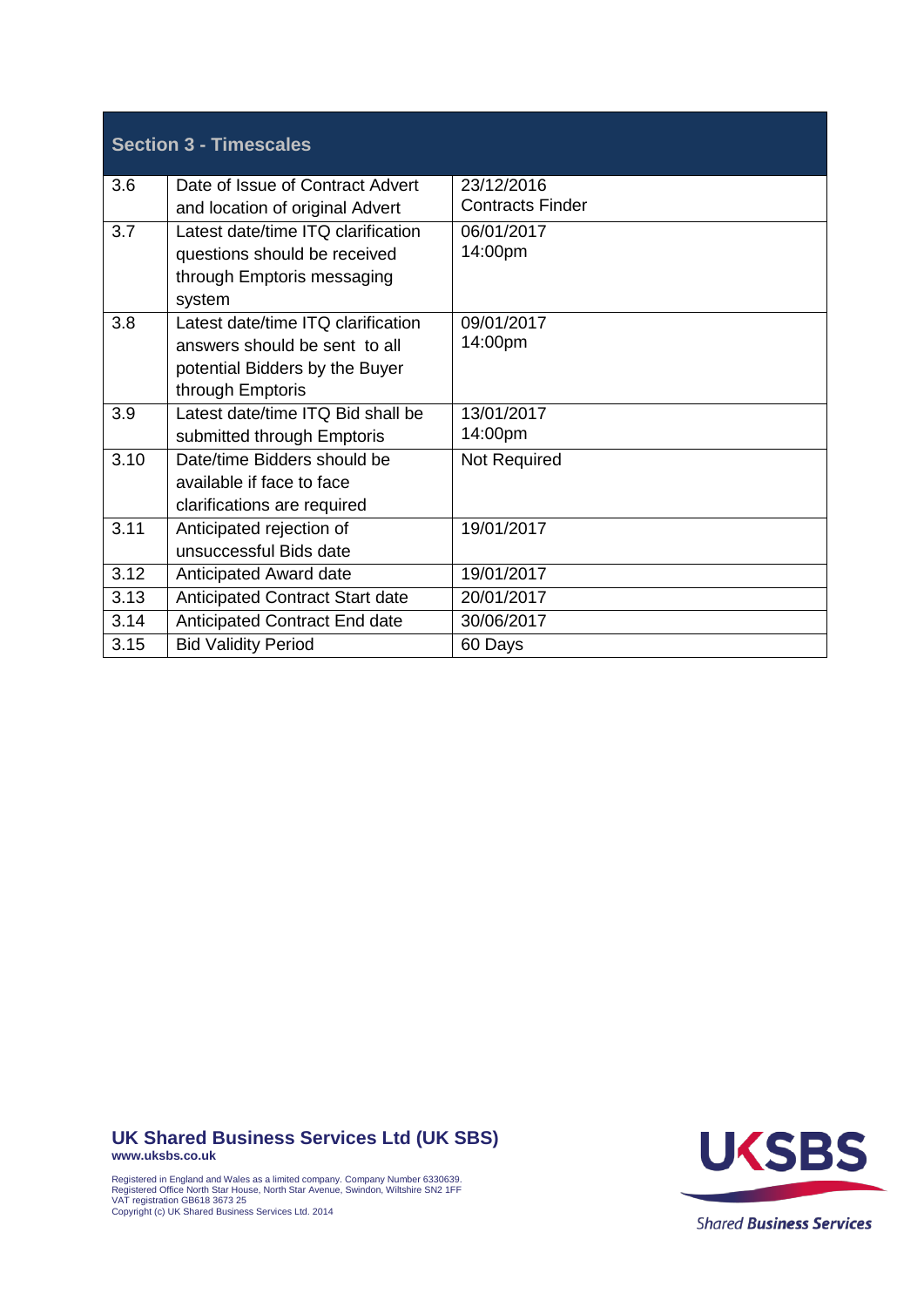# <span id="page-6-0"></span>**Section 4 – Specification**

### **Introduction:**

UK Research and Innovation (UKRI), is a new research and innovation body which will be set up to strengthen the strategic approach to future challenges and maximise value from government's investment of over £6bn per annum in research and innovation. It will deliver a strengthened, unified voice for the UK's research and innovation funding system, facilitating the dialogue with government and partners on the global stage. It will build on the UK's world class research and innovation performance enabling the system to respond rapidly and effectively to current and future challenges.

Delivering these benefits requires strong and empowered leadership within UKRI. The creation of UKRI will retain the key characteristics of the current system that have underpinned the UK's success, such as discipline leadership and autonomy, and dual funding. UKRI is a merging of the existing functions of the seven Research Councils, Innovate UK, and the Higher Education Funding Council for England's (HEFCE) (to be known as Research England) research and knowledge exchange funding functions. The UKRI Board will be integral in ensuring the success of this new organisation.

Membership of the UKRI Board is a key issue for stakeholders during the passage of the Higher Education and Research Bill, and will be critical to ensuring the success of UKRI. The UKRI Board will consist of the Chairman, UKRI Chief Executive Officer, UKRI Chief Financial Officer (CFO) and between 9-12 Non-Executive Directors. The executive search could include up to three separate campaigns for the Board, Executive Chairs and Chief Financial Officer positions.

Government are interested in candidates from the national and international field with the appropriate corporate governance skills and include high-quality scientific leaders familiar with the academic, philanthropic and business research communities.

### **Aims of the UKRI Chief Financial Officer**

In their role as a member the UKRI Board the CFO will contribute to key strategic and operational decisions, be a key part of UKRI's executive team and lead on the implementation, introduction and management of UKRI's financial systems and processes.

The CFO will also act as the Deputy Chief Executive Officer of the organisation as well as contributing to and facilitating on other core areas of work across the organisation. Further information on the aims of the UKRI CFO can be found at Appendix A

#### **Essential criteria for the UKRI Chief Financial Officer**

The Department of Business, Energy and Industrial Strategy wishes to attract the highest calibre of candidates for this pioneering role. It is expected that prospective applicants will have many of the following experiences and attributes:

#### **UK Shared Business Services Ltd (UK SBS) www.uksbs.co.uk**

Registered in England and Wales as a limited company. Company Number 6330639. Registered Office North Star House, North Star Avenue, Swindon, Wiltshire SN2 1FF VAT registration GB618 3673 25 Copyright (c) UK Shared Business Services Ltd. 2014



**Shared Business Services**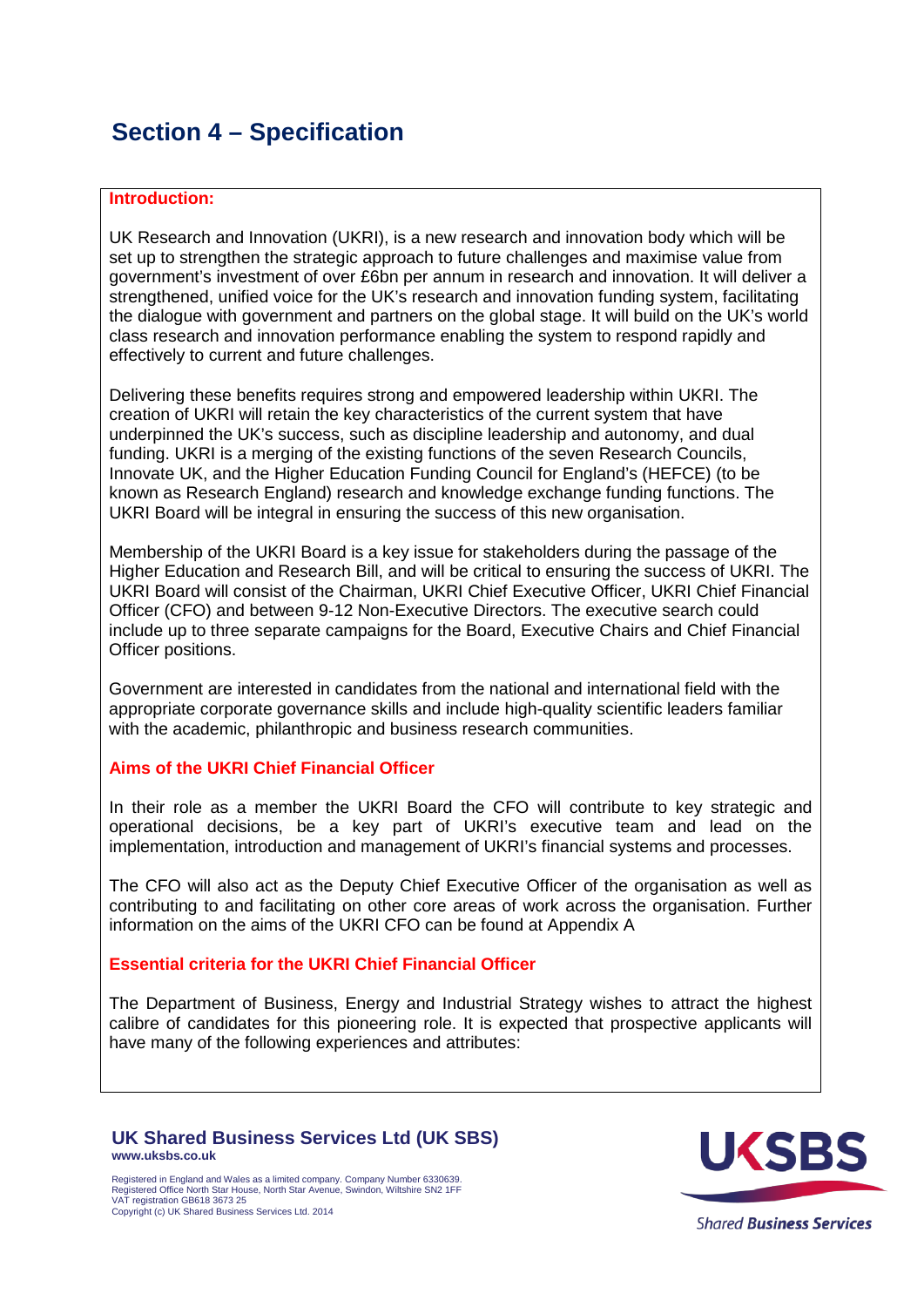- $\circ$  a CCAB, CIMA or overseas equivalent qualified accountant complying with relevant CPD requirements or with suitable alternative experience;
- o Someone of high professional standing with experience across the research and innovation sector who can inspire teams and colleagues;
- o A proven track record as the financial leader of a large and complex organisation;
- o The ability to be on the senior management team of a global facing and world leading establishment;
- o Significant commercial acumen, business knowledge and a strong understanding of financial management;
- o The ability to drive the design, and successful implementation of effective and efficient processes whilst understanding where flexibility and fast-moving responsiveness is required;
- o A strategic thinker with the ability to translate ideas and policy into action in the delivery of customer focused services;
- o Understanding and relevant experience of the political sensitivities and the workings of both government and its partners and customers; and
- o Demonstrate an understanding and commitment of the values of accountability, probity, openness and diversity. A significant grasp of public accountability and the associated obligations would be desirable.

### **Scope**

The appointed search and recruitment consultancy firm will be required to deliver search requirements for the vacancy in order for the successful applicant to be appointed by May 2017.

This post is not currently regulated by the Commissioner for Public Appointments (OCPA). However, the campaign process will still aim to follow the best practice according to those appointment principles.

Further details on the role is set out in Appendix A.

### **Aims of the UKRI Executive Chairs**

The UKRI Executive Chairs will support the UKRI Board to be a strong, unified voice for science, research and innovation, both in facilitating the dialogue with government and partners on the world stage.

These roles will also work with the UKRI Board and other Council's Executive Chairs, to best deliver value from the research and innovation funding system.

Further information on the aims of the UKRI Executive Chairs can be found at Appendix B.

#### **UK Shared Business Services Ltd (UK SBS) www.uksbs.co.uk**

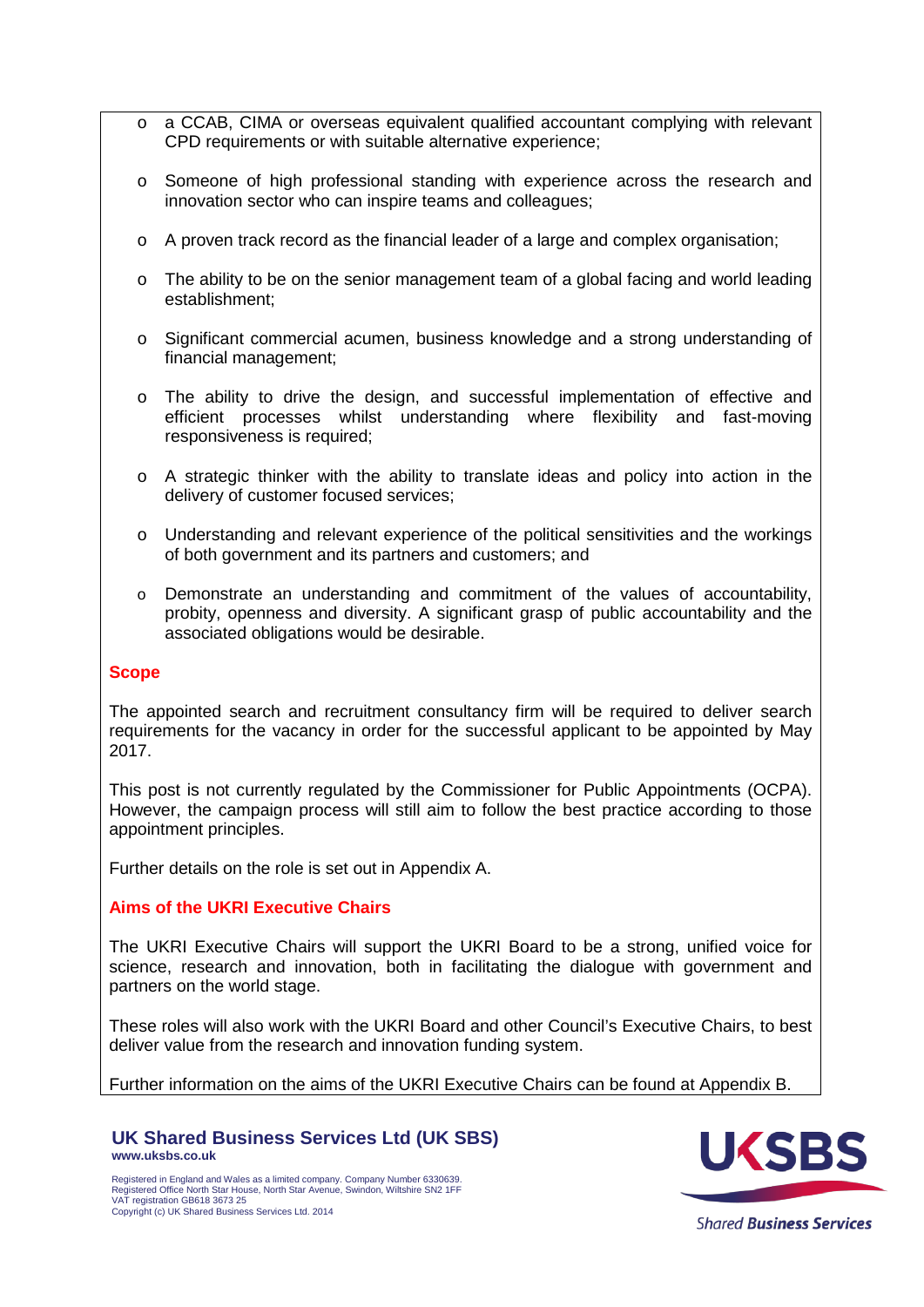### **Essential criteria for the UKRI Executive Chair roles**

- o An ability to lead a complex organisation with a range of diverse and vocal stakeholders, as well as having a collaborative approach to partnership working across an organisation;
- o An understanding of change management and evidence of having led the successful implementation of significant cultural change and organisational development within a large organisation that has both national and international visibility;
- o Be able to reflect and express authoritatively the perspective and views of stakeholder communities, while contributing corporately to UKRI's successful pursuit of its mission; and
- o An ability to develop and drive forward a clear and strategic vision for the organisation.

#### **Scope**

The appointed search and recruitment consultancy firm will be required to deliver search requirements for the vacancy in order for the successful applicants to be appointed at various stages throughout 2017.

These posts are not currently regulated by the Commissioner for Public Appointments (OCPA). However, the campaign process will still aim to follow the best practice according to those appointment principles.

Further details on the role is set out in Appendix B.

### **Aims of the UKRI Non-Executive Directors:**

The UKRI Board Non-Executive Directors will play a leading role in the formation of UKRI including the transition from current arrangements. They will:

- o Work closely with the interim Chair, the UKRI CEO, BEIS, senior leaders of the current research and innovation funding bodies and the stakeholder community, to set UKRI's strategic direction.
- o Work with BEIS to set a framework for governance and delegation of responsibilities to deliver the UKRI mission within the overall framework for government policy including putting appropriate assurance processes in place in line with guidance and best practice for public bodies

Further information on the aims of the UKRI Non-Executive Directors can be found at Appendix C

### **Essential criteria for UKRI Non-Executive Directors:**

o It is essential that the UKRI board members should have appropriate, senior management level experience in at least one of the following:

#### **UK Shared Business Services Ltd (UK SBS) www.uksbs.co.uk**

Registered in England and Wales as a limited company. Company Number 6330639. Registered Office North Star House, North Star Avenue, Swindon, Wiltshire SN2 1FF VAT registration GB618 3673 25 Copyright (c) UK Shared Business Services Ltd. 2014



**Shared Business Services**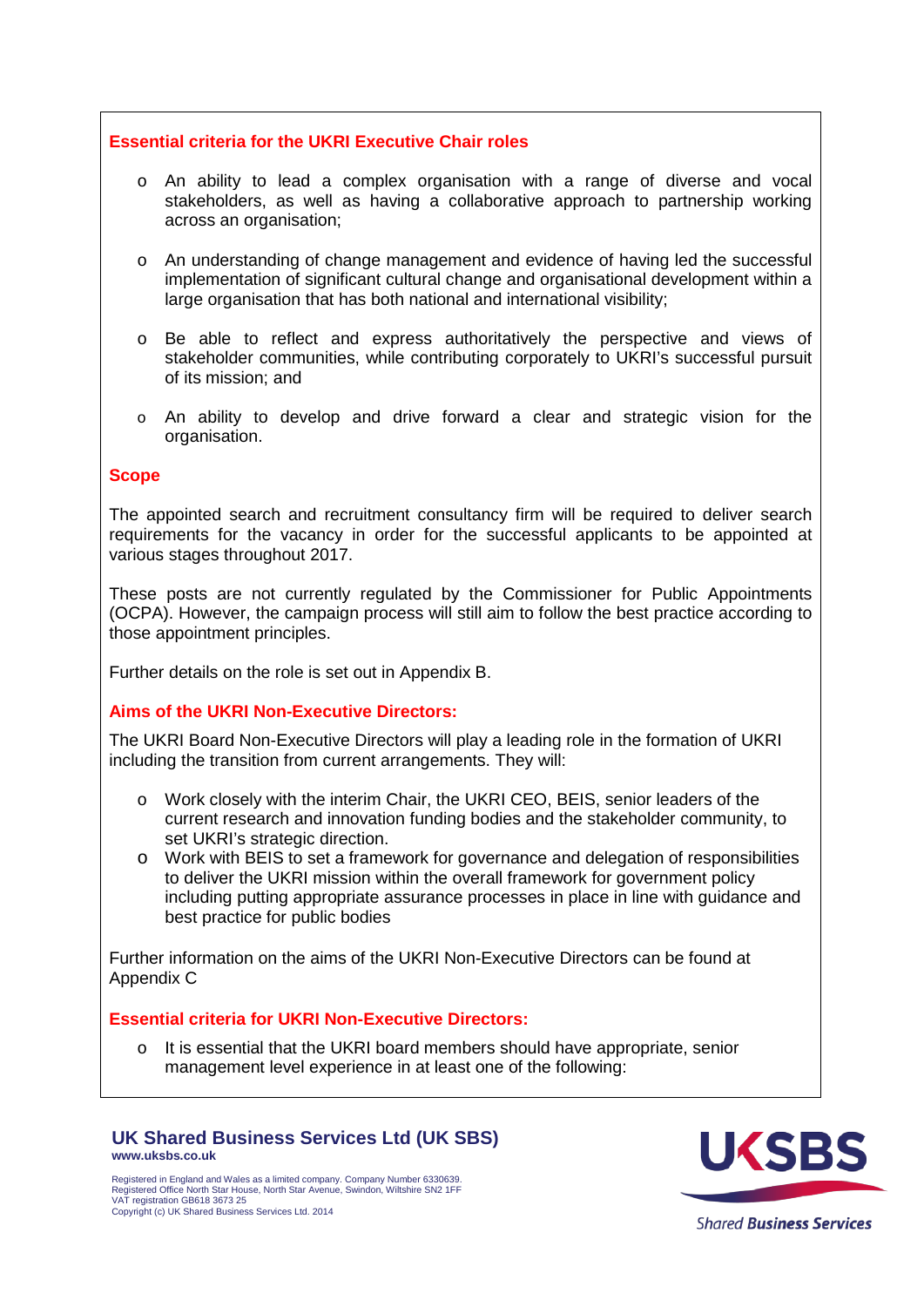- experience of research into science, technology, humanities and new ideas;
- experience in the development and exploitation of science, technology and new ideas;
- experience in industrial, commercial and financial matters relating to innovative business sectors, or in the science and technology sector;
- o Members should be able to reflect and express authoritatively the perspective and views of stakeholder communities, while contributing corporately to UKRI's successful pursuit of its mission
- $\circ$  Ability to develop and drive forward a clear and strategic vision for the organisation
- o Understanding of change management and evidence of having led the successful implementation of significant cultural change and organisational development within a large organisation that has both national and international visibility
- o Significant commercial acumen, business knowledge and a strong understanding of financial management

### **Scope:**

The appointed search and recruitment consultancy firm will be required to deliver search requirements for the vacancy in order for the successful applicant to be appointed by May 2017.

This post is not currently regulated by the Commissioner for Public Appointments (OCPA). However, the campaign process will still aim to follow the best practice according to those appointment principles.

Further details on the role is set out in Appendix C

### **Requirement:**

The consultants will be required to undertake the following work:

- Attend planning meetings and discuss search and campaign requirements with the Independent Panel Member(s), both appointment teams and other key stakeholders to agree the search, advertising strategies and timetable;
- Provide search and selection services ensuring a strong and diverse field of candidates;
- Give support and advice on the preparation of recruitment documents and ensure applicant packs are made available in alternative formats if requested;
- To respond to requests for applications via post and e-mail. To receive, log and acknowledge applications about the post and answer any queries by email or telephone;
- Advise on advertising text and negotiating with media on prices for placing external adverts, plus placing advert; and bringing the advert to the attention of names of potential applicants (the team are considering the following publications/websites for advertisements: Times and any other publications/websites which are relevant to the vacant position;

### **UK Shared Business Services Ltd (UK SBS) www.uksbs.co.uk**

Registered in England and Wales as a limited company. Company Number 6330639. Registered Office North Star House, North Star Avenue, Swindon, Wiltshire SN2 1FF VAT registration GB618 3673 25 Copyright (c) UK Shared Business Services Ltd. 2014



**Shared Business Services**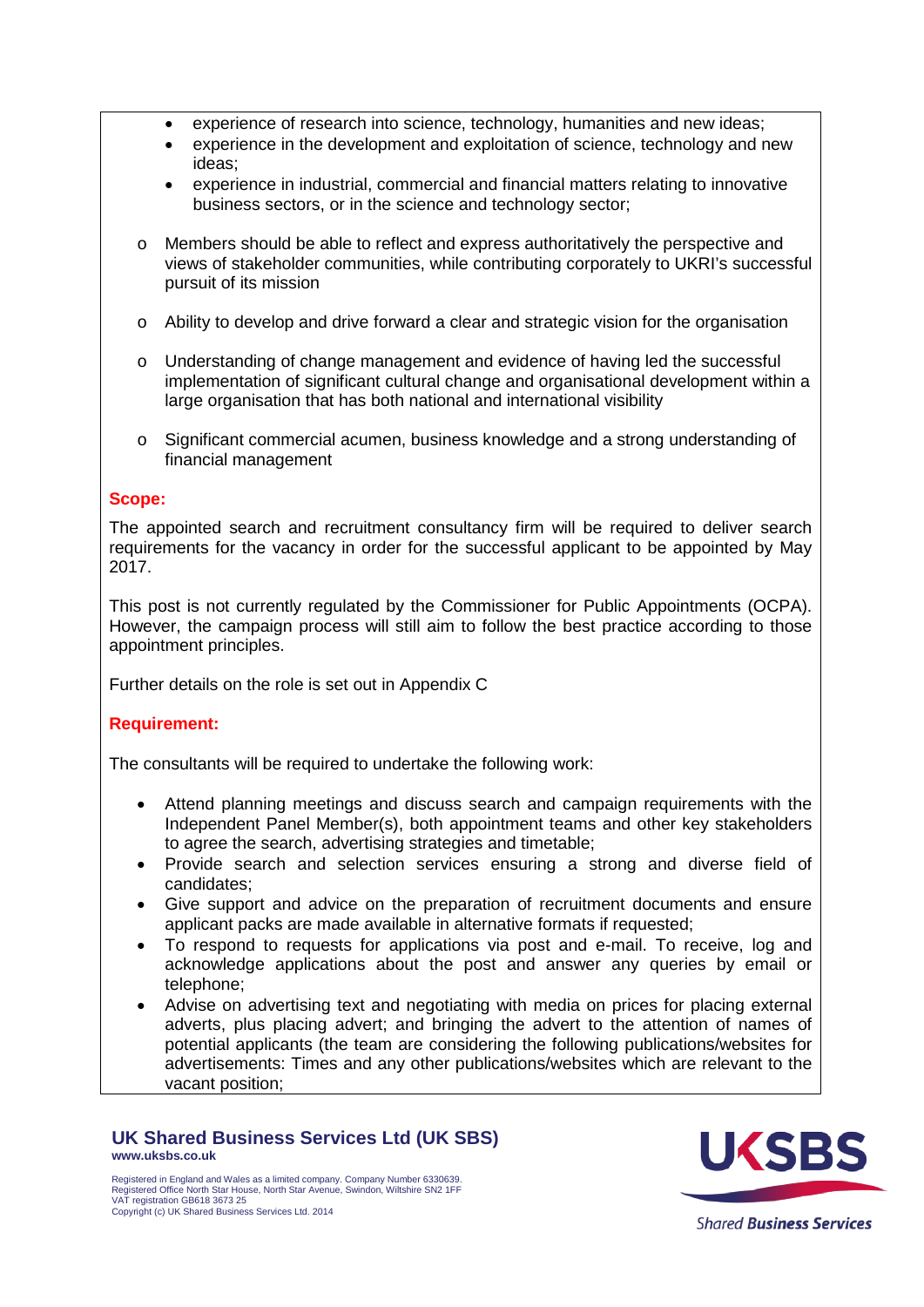- Provide weekly campaign updates and statistics on the search and selection, including diversity; and
- Attend a wash up meeting after the advertisement closes to discuss the pool of candidates and debrief.

### **Deliverables:**

- Through executive search, suitably qualified, high calibre applicants are identified and drawn from a strong field applying for the vacancy;
- Advertising is proportionate (placed in the relevant publications outlined above) and relevant to attract high calibre applicants for the vacancies;
- Through executive search, of those applicants which declare their diversity information, we would expect the diversity profile of candidates to meet the Government's aspirations on diversity: 50% male and 50% female; 10% (BAME) Black, Asian and Ethnic Minority;
- All recruitment documents are accessible and professional;
- All contact made with applicants and potential applicants by the consultants is delivered professionally;
- Research is delivered to a high standard in the right format to meet both Departments' needs and delivered on time;
- The pre-sift process results in a strong field of applicants progressing through the recruitment process;
- The pre-sift results are accepted by the selection panel members as accurate against the agreed criteria;
- Diversity data is accurately recorded and applicants completed forms are submitted to both appointments team; and
- Ensure that the service is delivered on time and to a high standard with key stakeholders providing positive feedback on the consultant's added value.

You will be expected to:

- Keep in touch on a regular basis with the key contacts in the appointments team throughout the process and, if any issues arise, get in touch without delay so these can be resolved together;
- Update your contacts on a regular basis throughout the search period;
- Attend meetings when required;
- Have at least one meeting with senior stakeholders and keep in touch as required;
- Supply a list of applicants approached and provide a report on search activities and outcome. When undertaking the search and following up recommendations, to ensure that potential applicants understand that this is an open competition and that appointments are based on merit;
- Deliver the stages covered in the programme of work, in partnership with the points of contact in both appointment teams ensuring all recruitment documents have had the necessary clearance before they are used;
- Participate in an evaluation review at the end of the appointments process to share what went well and any areas identified for improvement;
- Be familiar with the Commissioner for Public Appointments Code of Practice April 2012 and the Cabinet Office Making and Managing Appointments, Best Practice Guidance;

### **UK Shared Business Services Ltd (UK SBS) www.uksbs.co.uk**



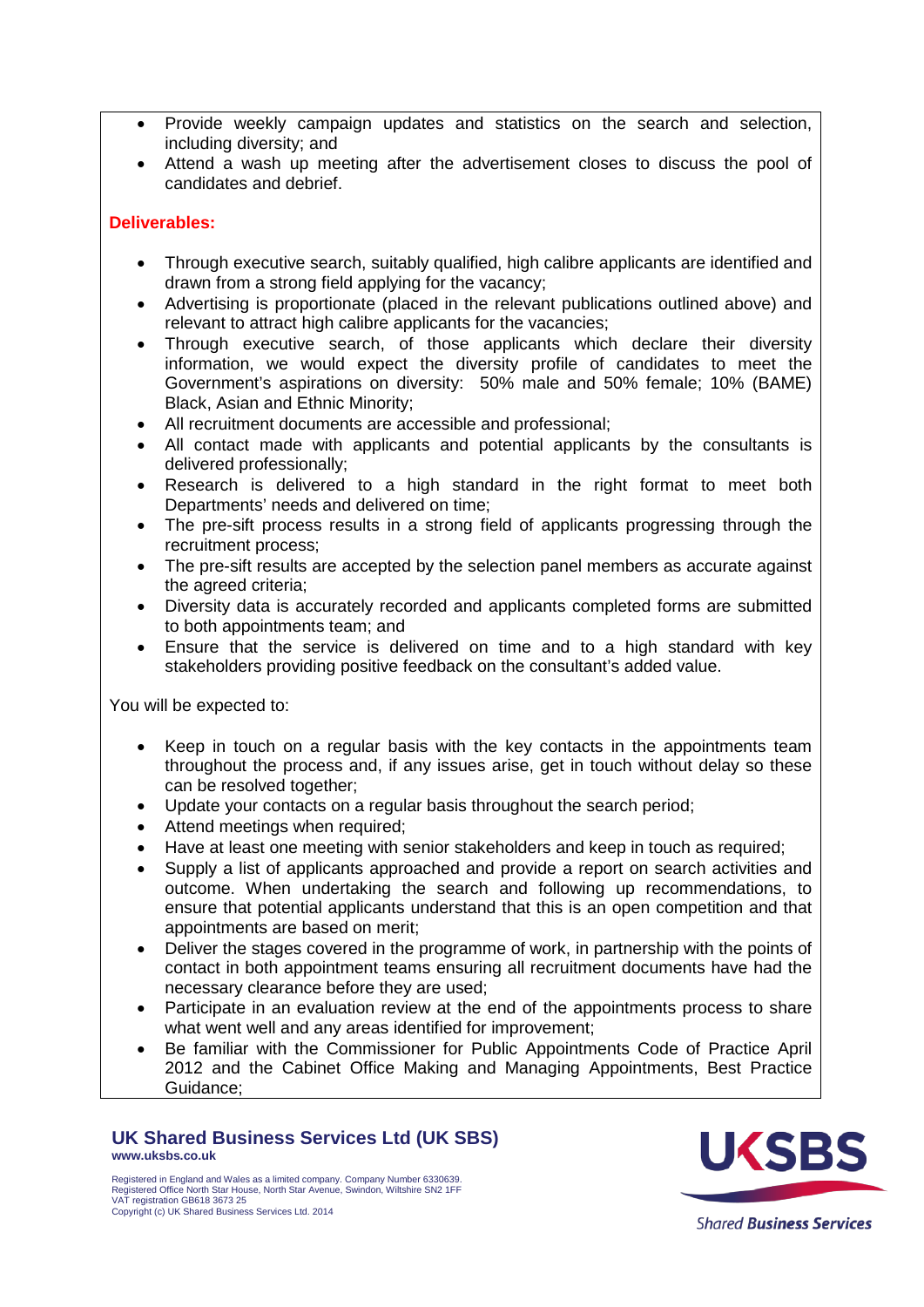- Retain key documents for the competitions, as required under the Commissioners Code and forward to both appointment teams;
- Handle sensitive personal data securely. You are asked to note that personnel working on this assignment should not hold any data of a personal nature relating to applicants on an unencrypted laptop, drive or memory stick;
- Head all documents / emails that contain information about applicants with the following protection marking "official sensitive"; and
- Ensure the quality of standards, as set out in your proposal, are delivered throughout this assignment.

**Proposed project process timetable:**

**Chief Financial Officer recruitment –**

- **Campaign to go live January 2017**
- **Sift and interviews through – March – May 2017**
- **Candidates to meet BEIS Junior Minister – May 2017**
- **No.10 approval required – May 2017**
- **Appointment to be confirmed – May 2017**

**Executive Chairs recruitment –**

- **Campaign to go live 1 April 2017**
- **Sift – May 2017**
- **Appointment to be confirmed Various**

**UKRI Board NEDs recruitment –**

- **Campaign to go live January 2017**
- **Sift and interviews through – March – May 2017**
- **Candidates to meet BEIS Junior Minister – May 2017**
- **No.10 approval required – May 2017**
- **Appointment to be confirmed – May 2017**

You will be working primarily with a named contact from the BEIS public appointment teams, who will be responsible for:

- contract management of the search and recruitment consultancy, ensuring the campaign delivers its key milestones and success criteria resulting in high calibre candidates appointed to the posts;
- project managing the campaign to ensure the campaign remains on track and any risks / issues are mitigated / addressed;
- working with the appointed consultants on the content of appointment documentation and advertising to ensure high quality of standards are delivered;
- working with the consultants on a targeted diversity campaign; and
- liaising with BEIS Minister's offices, Parliamentary Unit and Communications as part of the appointments process.

The campaign will also be supported by colleagues from across the department who will carry out specific roles in the successful delivery of the campaign and appointment onboarding. The appointments team will also be liaising closely with the relevant policy team throughout the campaign.

**UK Shared Business Services Ltd (UK SBS) www.uksbs.co.uk**



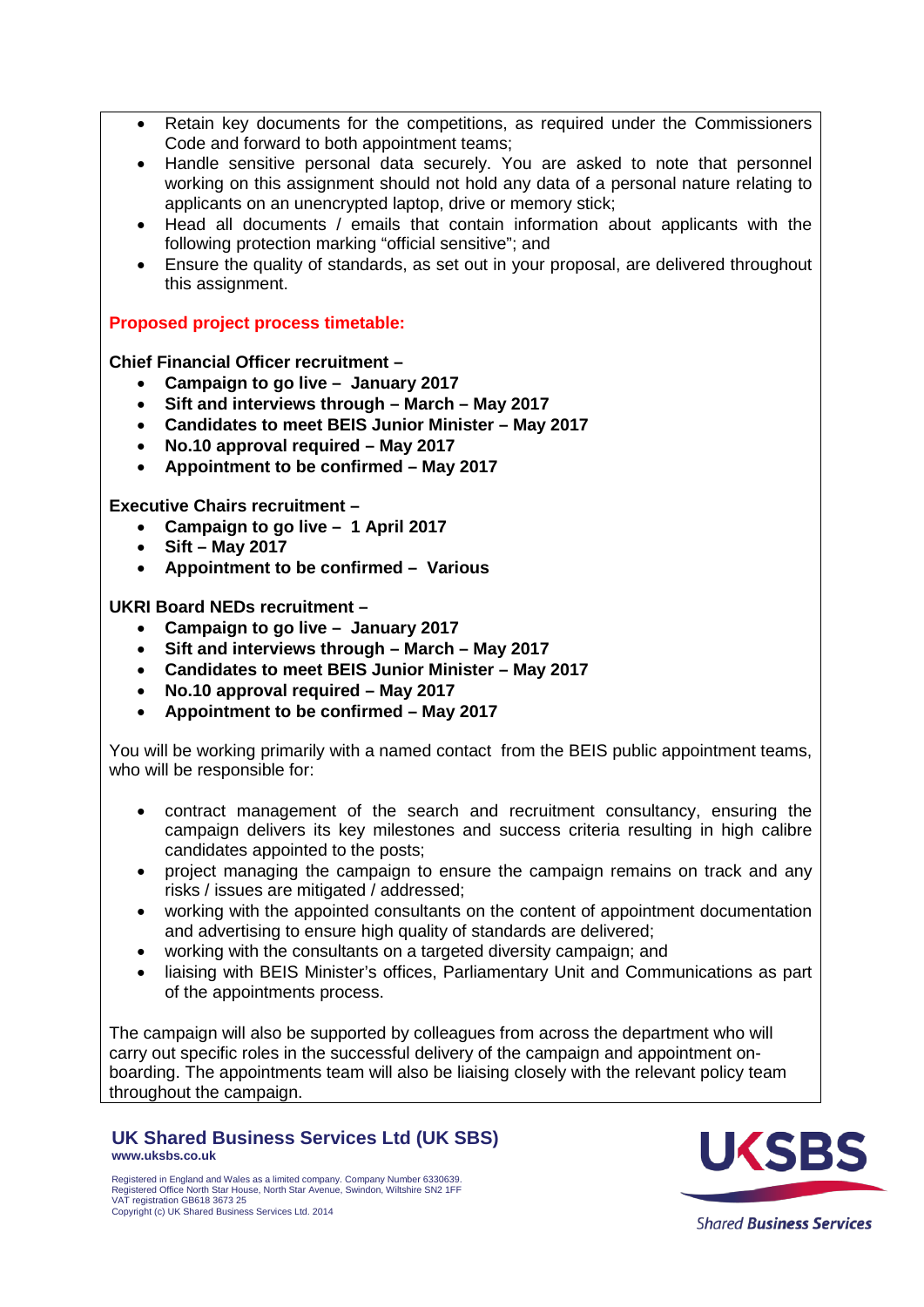The executive search could include up to three separate campaigns for the Board, Chief Financial Officer and Executive Chair positions.

#### **UK Shared Business Services Ltd (UK SBS) www.uksbs.co.uk**

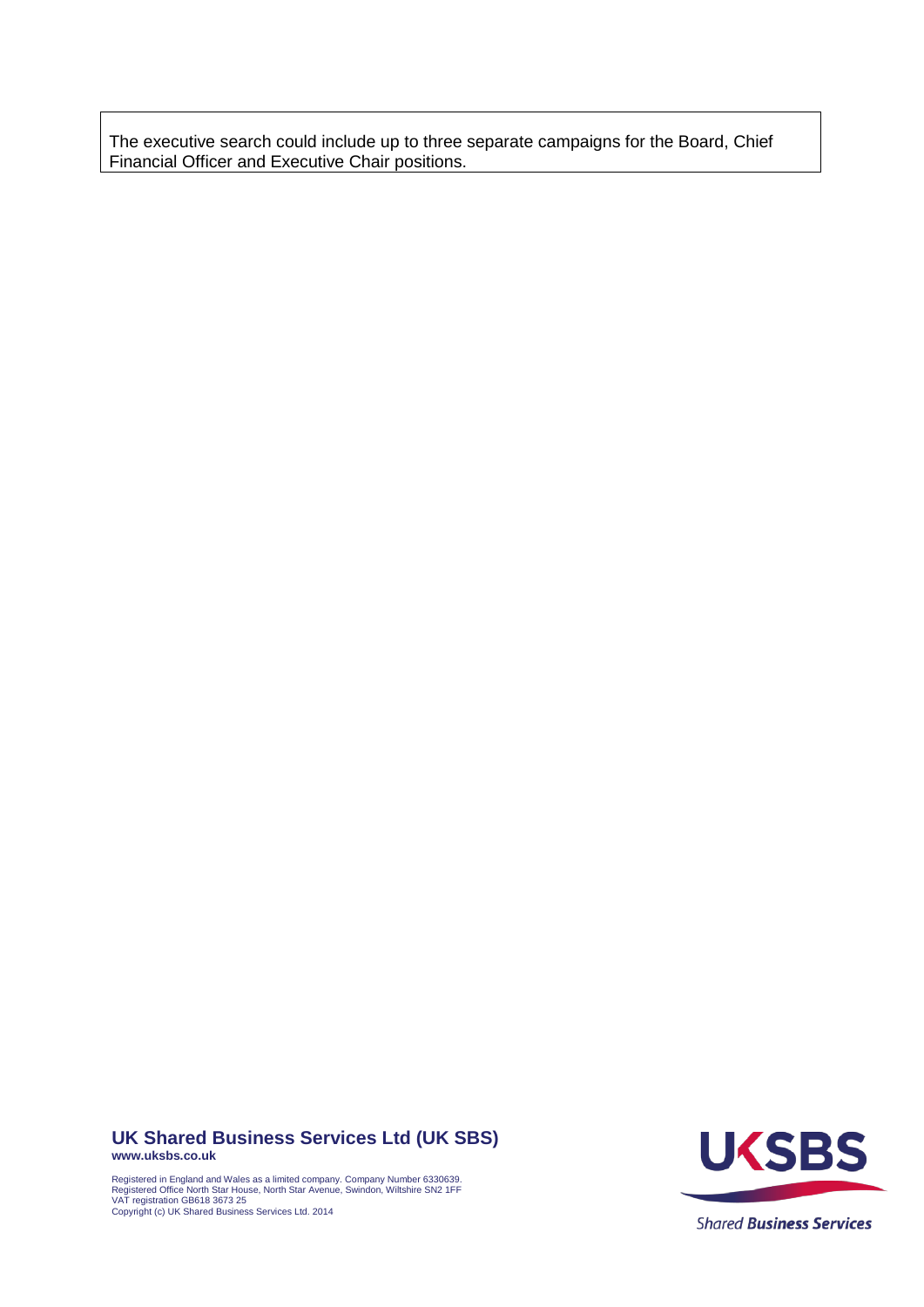# <span id="page-13-0"></span>**Section 5 – Evaluation model**

The evaluation model below shall be used for this ITQ, which will be determined to two decimal places.

Where a question is 'for information only' it will not be scored.

The evaluation team may comprise staff from UK SBS, the Customer and any specific external stakeholders UK SBS deem required. After evaluation the scores will be finalised by performing a calculation to identify (at question level) the mean average of all evaluators (Example – a question is scored by three evaluators and judged as scoring 5, 5 and 6. These scores will be added together and divided by the number of evaluators to produce the final score of  $5.33$  ( $5+5+6 = 16 \div 3 = 5.33$ )

| <b>Pass / fail criteria</b> |               |                                      |
|-----------------------------|---------------|--------------------------------------|
| Questionnaire               | Q No.         | <b>Question subject</b>              |
| Commercial                  | <b>SEL1.2</b> | <b>Employment breaches/ Equality</b> |
| Commercial                  | <b>FOI1.1</b> | Freedom of Information Exemptions    |
| Commercial                  | AW1.1         | Form of Bid                          |
| Commercial                  | AW1.3         | Certificate of Bona Fide Bid         |
| Commercial                  | AW3.1         | <b>Validation check</b>              |
| Commercial                  | AW4.1         | <b>Contract Terms</b>                |
| Quality                     | AW6.1         | Compliance to the Specification      |

**UK Shared Business Services Ltd (UK SBS)**

**www.uksbs.co.uk**

Copyright (c) UK Shared Business Services Ltd. 2014



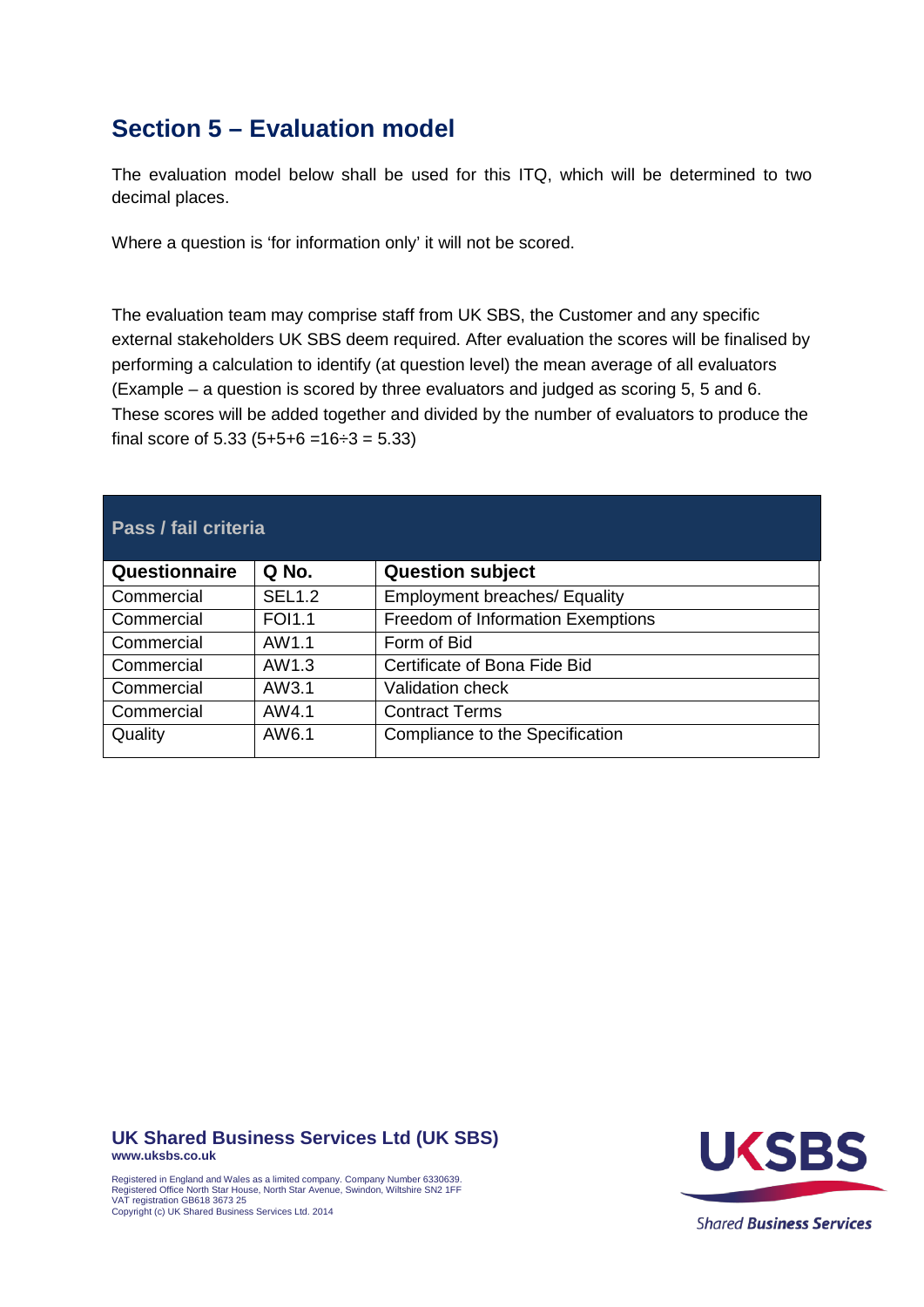### **Scoring criteria**

### **Evaluation Justification Statement**

In consideration of this particular requirement UK SBS has decided to evaluate Potential Providers by adopting the weightings/scoring mechanism detailed within this ITQ. UK SBS considers these weightings to be in line with existing best practice for a requirement of this type.

| Questionnaire | $\vert$ Q No. | <b>Question subject</b>                                                 | <b>Maximum Marks</b> |
|---------------|---------------|-------------------------------------------------------------------------|----------------------|
| Price         | AW5.2         | Price                                                                   | 20%                  |
| Quality       | AW6.2         | Demonstrating expertise and<br>resources to deliver the<br>requirement. | 30%                  |
| Quality       | AW6.3         | Methodology and Approach                                                | 50%                  |

### **Evaluation of criteria**

### **Non-Price elements**

Each question will be judged on a score from 0 to 100, which shall be subjected to a multiplier to reflect the percentage of the evaluation criteria allocated to that question.

Where an evaluation criterion is worth 20% then the 0-100 score achieved will be multiplied by 20.

**Example** if a Bidder scores 60 from the available 100 points this will equate to 12% by using the following calculation: Score/Total Points available multiplied by 20 (60/100 x 20 = 12)

Where an evaluation criterion is worth 10% then the 0-100 score achieved will be multiplied by 10.

**Example** if a Bidder scores 60 from the available 100 points this will equate to 6% by using the following calculation: Score/Total Points available multiplied by 10 (60/100 x 10 = 6)

The same logic will be applied to groups of questions which equate to a single evaluation criterion.

The 0-100 score shall be based on (unless otherwise stated within the question):

| The Question is not answered or the response is completely unacceptable. |                                                                        |
|--------------------------------------------------------------------------|------------------------------------------------------------------------|
|                                                                          |                                                                        |
|                                                                          |                                                                        |
|                                                                          | Extremely poor response – they have completely missed the point of the |

**UK Shared Business Services Ltd (UK SBS) www.uksbs.co.uk**





**Shared Business Services**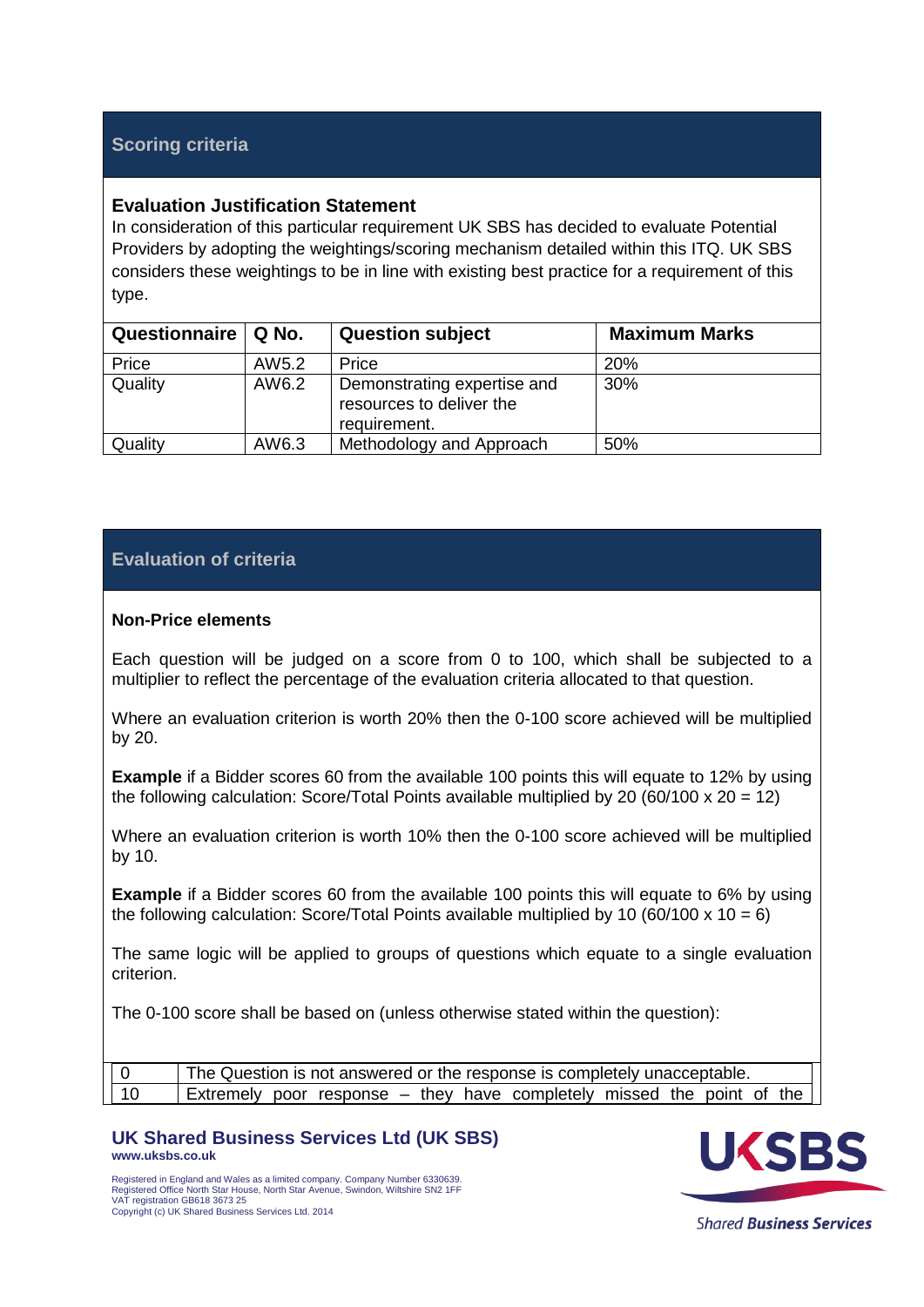| 20                                                                                                                                                                                                                                                                                                                                                                                                                          | question.<br>Very poor response and not wholly acceptable. Requires major revision to the                                                                                                                                                                                                             |  |  |
|-----------------------------------------------------------------------------------------------------------------------------------------------------------------------------------------------------------------------------------------------------------------------------------------------------------------------------------------------------------------------------------------------------------------------------|-------------------------------------------------------------------------------------------------------------------------------------------------------------------------------------------------------------------------------------------------------------------------------------------------------|--|--|
|                                                                                                                                                                                                                                                                                                                                                                                                                             | response to make it acceptable. Only partially answers the requirement, with<br>major deficiencies and little relevant detail proposed.                                                                                                                                                               |  |  |
| 40                                                                                                                                                                                                                                                                                                                                                                                                                          | Poor response only partially satisfying the selection question requirements with<br>deficiencies apparent. Some useful evidence provided but response falls well<br>short of expectations. Low probability of being a capable supplier.                                                               |  |  |
| 60                                                                                                                                                                                                                                                                                                                                                                                                                          | Response is acceptable but remains basic and could have been expanded upon.<br>Response is sufficient but does not inspire.                                                                                                                                                                           |  |  |
| 80                                                                                                                                                                                                                                                                                                                                                                                                                          | Good response which describes their capabilities in detail which provides high<br>levels of assurance consistent with a quality provider. The response includes a<br>full description of techniques and measurements currently employed.                                                              |  |  |
| 100                                                                                                                                                                                                                                                                                                                                                                                                                         | Response is exceptional and clearly demonstrates they are capable of meeting<br>the requirement. No significant weaknesses noted. The response is compelling<br>in its description of techniques and measurements currently employed, providing<br>full assurance consistent with a quality provider. |  |  |
|                                                                                                                                                                                                                                                                                                                                                                                                                             | All questions will be scored based on the above mechanism. Please be aware that the final<br>score returned may be different as there may be multiple evaluators and their individual<br>scores will be averaged (mean) to determine your final score.<br><b>Example</b>                              |  |  |
|                                                                                                                                                                                                                                                                                                                                                                                                                             | Evaluator 1 scored your bid as 60                                                                                                                                                                                                                                                                     |  |  |
|                                                                                                                                                                                                                                                                                                                                                                                                                             | Evaluator 2 scored your bid as 60                                                                                                                                                                                                                                                                     |  |  |
|                                                                                                                                                                                                                                                                                                                                                                                                                             | Evaluator 3 scored your bid as 40                                                                                                                                                                                                                                                                     |  |  |
|                                                                                                                                                                                                                                                                                                                                                                                                                             | Evaluator 4 scored your bid as 40                                                                                                                                                                                                                                                                     |  |  |
| Your final score will $(60+60+40+40) \div 4 = 50$                                                                                                                                                                                                                                                                                                                                                                           |                                                                                                                                                                                                                                                                                                       |  |  |
| Price elements will be judged on the following criteria.                                                                                                                                                                                                                                                                                                                                                                    |                                                                                                                                                                                                                                                                                                       |  |  |
| The lowest price for a response which meets the pass criteria shall score 100.<br>All other bids shall be scored on a pro rata basis in relation to the lowest price. The score is<br>then subject to a multiplier to reflect the percentage value of the price criterion.                                                                                                                                                  |                                                                                                                                                                                                                                                                                                       |  |  |
| For example - Bid 1 £100,000 scores 100.<br>Bid 2 £120,000 differential of £20,000 or 20% remove 20% from price scores 80<br>Bid 3 £150,000 differential £50,000 remove 50% from price scores 50.<br>Bid 4 £175,000 differential £75,000 remove 75% from price scores 25.<br>Bid 5 £200,000 differential £100,000 remove 100% from price scores 0.<br>Bid 6 £300,000 differential £200,000 remove 100% from price scores 0. |                                                                                                                                                                                                                                                                                                       |  |  |
| Where the scoring criterion is worth 50% then the 0-100 score achieved will be multiplied by<br>50.                                                                                                                                                                                                                                                                                                                         |                                                                                                                                                                                                                                                                                                       |  |  |

In the example if a supplier scores 80 from the available 100 points this will equate to 40%

**UK Shared Business Services Ltd (UK SBS) www.uksbs.co.uk**



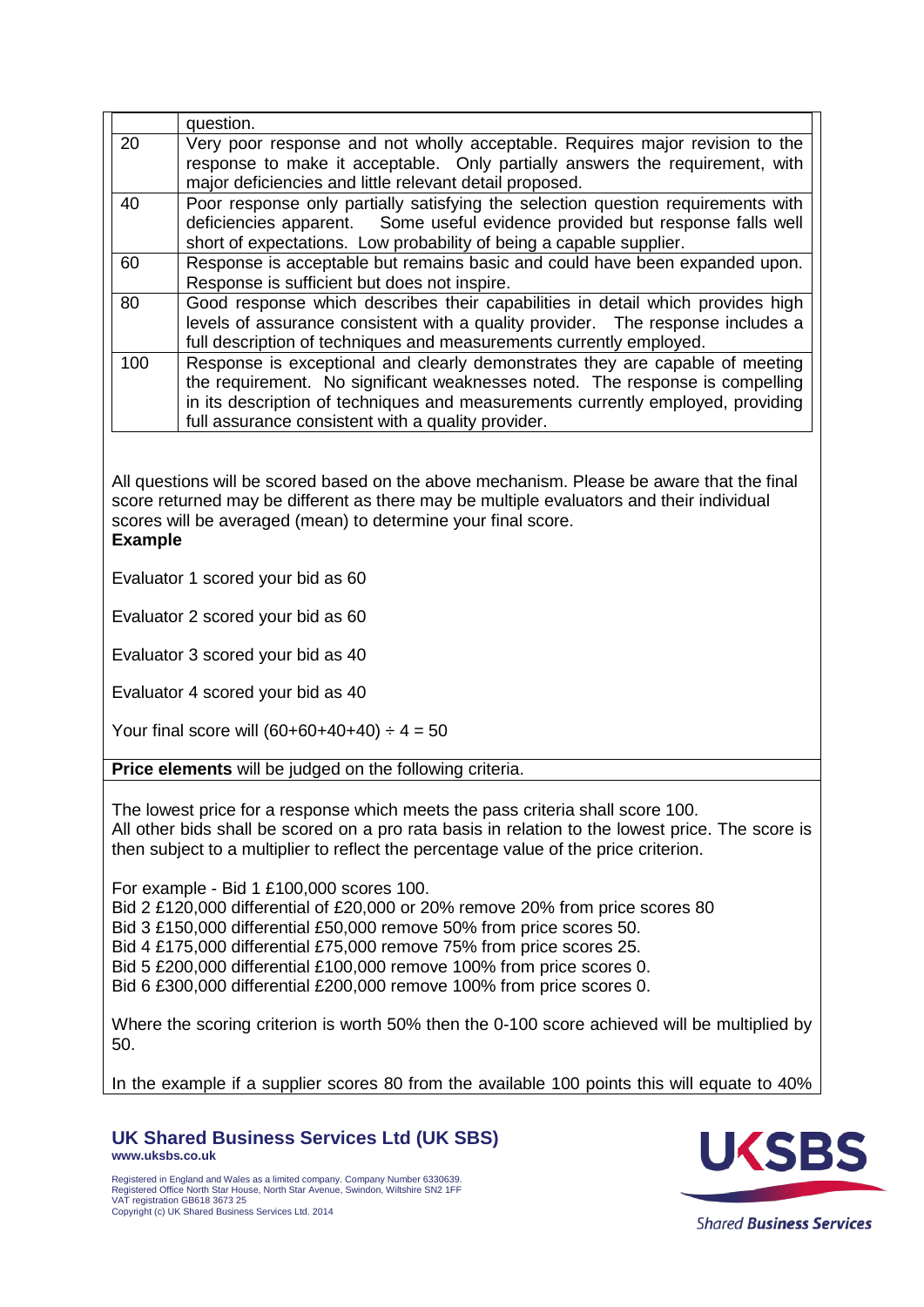by using the following calculation: Score/Total Points multiplied by 50 (80/100 x 50 = 40)

The lowest score possible is 0 even if the price submitted is more than 100% greater than the lowest price.

#### **UK Shared Business Services Ltd (UK SBS) www.uksbs.co.uk**

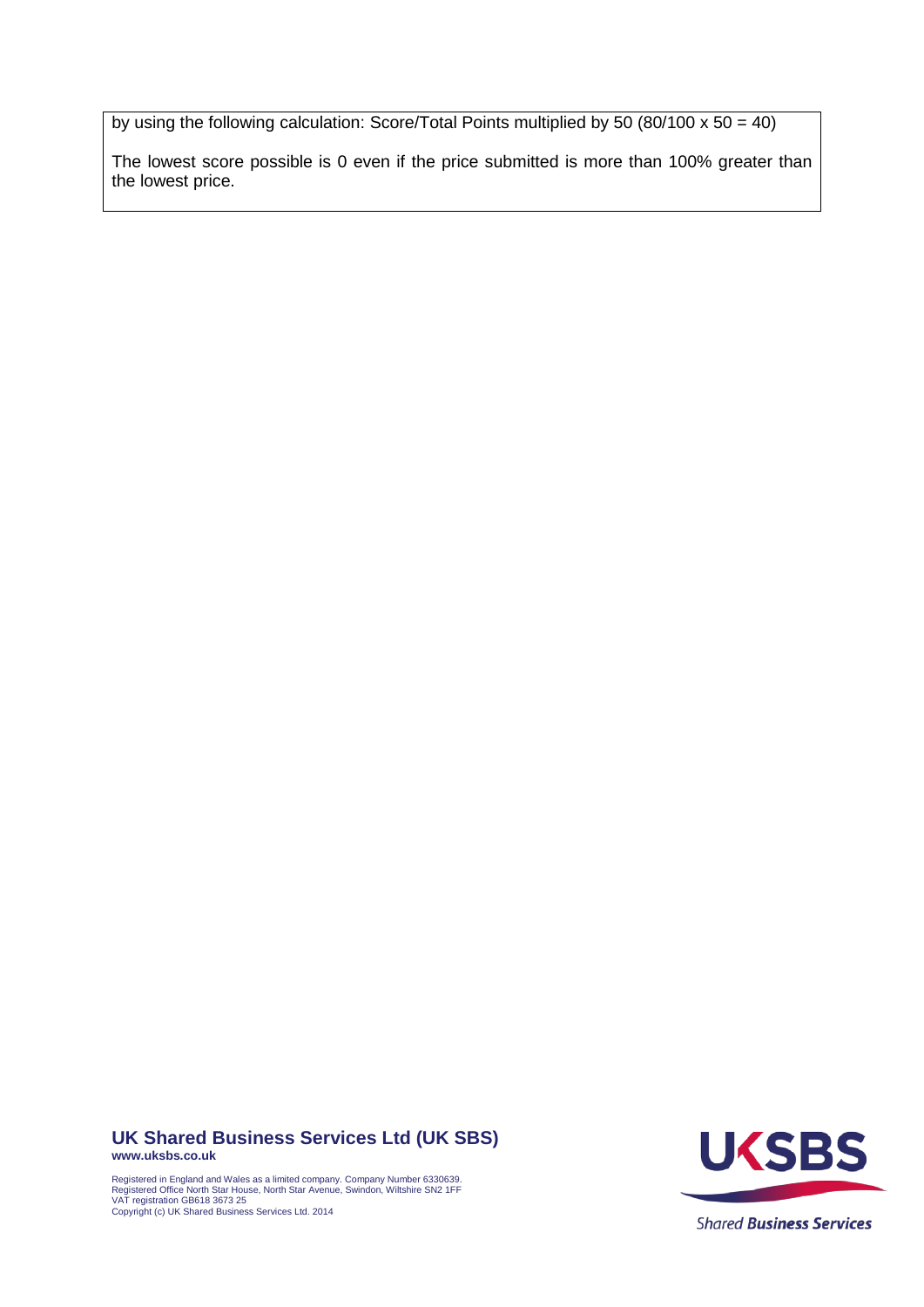# <span id="page-17-0"></span>**Section 6 – Evaluation questionnaire**

Bidders should note that the evaluation questionnaire is located within the **e-sourcing questionnaire.**

**Guidance on completion of the questionnaire is available at <http://www.uksbs.co.uk/services/procure/Pages/supplier.aspx>**

**PLEASE NOTE THE QUESTIONS ARE NOT NUMBERED SEQUENTIALLY**

**UK Shared Business Services Ltd (UK SBS) www.uksbs.co.uk**

Registered in England and Wales as a limited company. Company Number 6330639. Registered Office North Star House, North Star Avenue, Swindon, Wiltshire SN2 1FF VAT registration GB618 3673 25 Copyright (c) UK Shared Business Services Ltd. 2014



**Shared Business Services**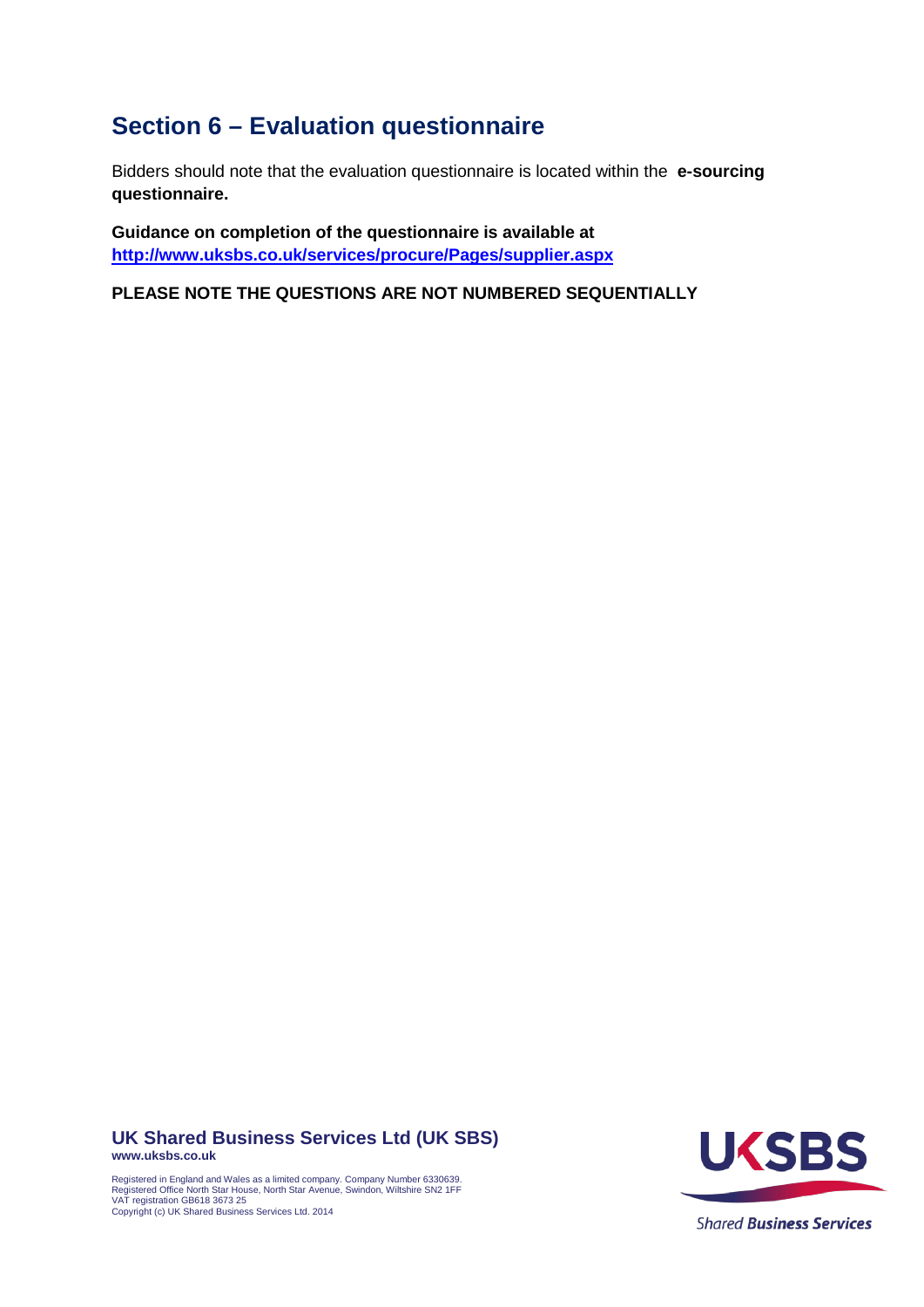### <span id="page-18-0"></span>**Section 7 – General Information**

**What makes a good bid – some simple do's** 

### **DO:**

- 7.1 Do comply with Procurement document instructions. Failure to do so may lead to disqualification.
- 7.2 Do provide the Bid on time, and in the required format. Remember that the date/time given for a response is the last date that it can be accepted; we are legally bound to disqualify late submissions.
- 7.3 Do ensure you have read all the training materials to utilise e-sourcing tool prior to responding to this Bid. If you send your Bid by email or post it will be rejected.
- 7.4 Do use Microsoft Word, PowerPoint Excel 97-03 or compatible formats, or PDF unless agreed in writing by the Buyer. If you use another file format without our written permission we may reject your Bid.
- 7.5 Do ensure you utilise the Emptoris messaging system to raise any clarifications to our ITQ. You should note that typically we will release the answer to the question to all bidders and where we suspect the question contains confidential information we may modify the content of the question to protect the anonymity of the Bidder or their proposed solution
- 7.6 Do answer the question, it is not enough simply to cross-reference to a 'policy', web page or another part of your Bid, the evaluation team have limited time to assess bids and if they can't find the answer, they can't score it.
- 7.7 Do consider who your customer is and what they want a generic answer does not necessarily meet every customer's needs.
- 7.8 Do reference your documents correctly, specifically where supporting documentation is requested e.g. referencing the question/s they apply to.
- 7.9 Do provide clear and concise contact details; telephone numbers, e-mails and fax details.
- 7.10 Do complete all questions in the questionnaire or we may reject your Bid.
- 7.11 Do check and recheck your Bid before dispatch.



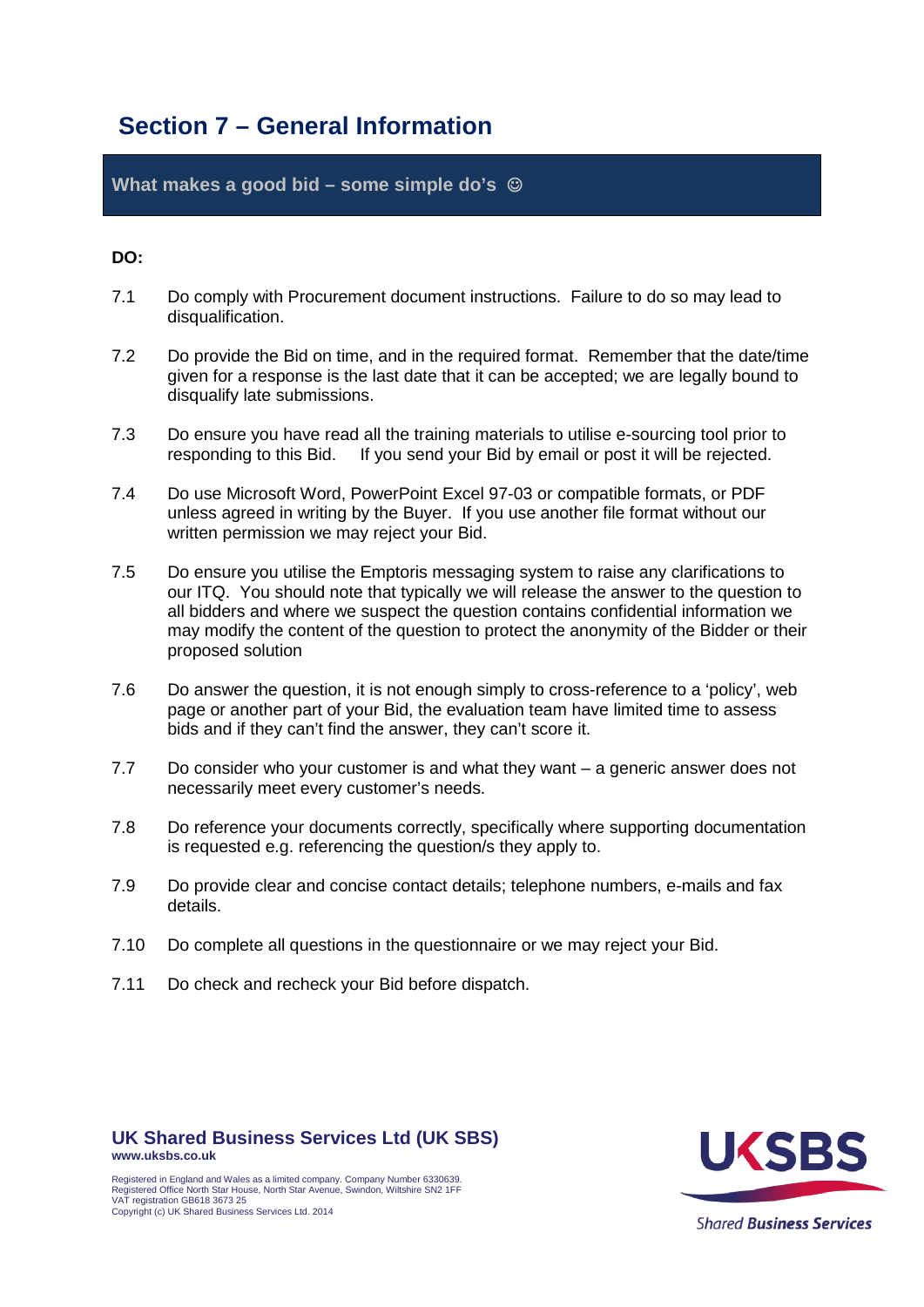### **DO NOT**

- 7.12 Do not cut and paste from a previous document and forget to change the previous details such as the previous buyer's name.
- 7.13 Do not attach 'glossy' brochures that have not been requested, they will not be read unless we have asked for them. Only send what has been requested and only send supplementary information if we have offered the opportunity so to do.
- 7.14 Do not share the Procurement documents, they are confidential and should not be shared with anyone without the Buyers written permission.
- 7.15 Do not seek to influence the procurement process by requesting meetings or contacting UK SBS or the Customer to discuss your Bid. If your Bid requires clarification the Buyer will contact you.
- 7.16 Do not contact any UK SBS staff or Customer staff without the Buyers written permission or we may reject your Bid.
- 7.17 Do not collude to fix or adjust the price or withdraw your Bid with another Party as we will reject your Bid.
- 7.18 Do not offer UK SBS or Customer staff any inducement or we will reject your Bid.
- 7.19 Do not seek changes to the Bid after responses have been submitted and the deadline for Bids to be submitted has passed.
- 7.20 Do not cross reference answers to external websites or other parts of your Bid, the cross references and website links will not be considered.
- 7.21 Do not exceed word counts, the additional words will not be considered.
- 7.22 Do not make your Bid conditional on acceptance of your own Terms of Contract, as your Bid will be rejected.

**UK Shared Business Services Ltd (UK SBS) www.uksbs.co.uk**

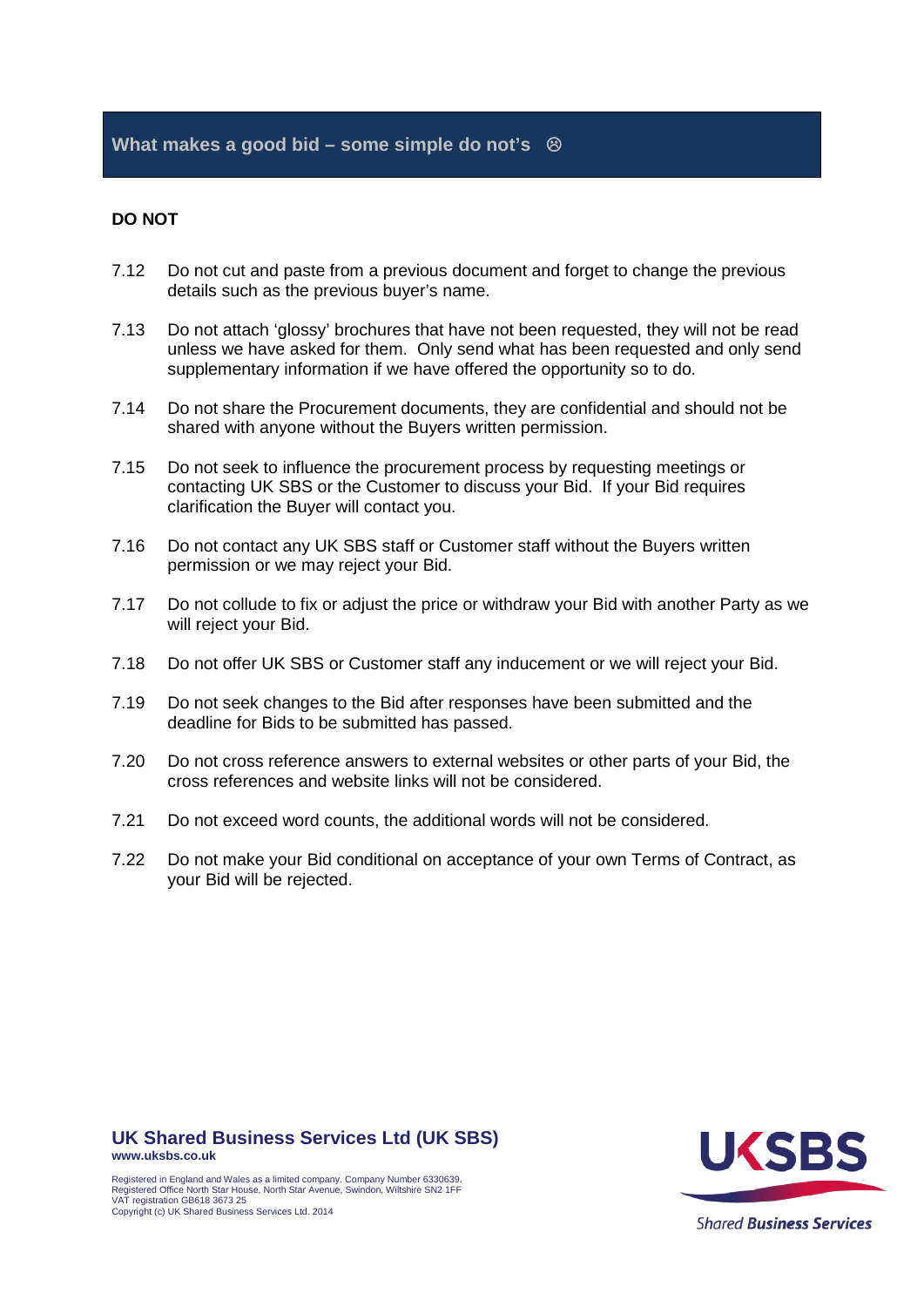### **Some additional guidance notes**

- 7.23 All enquiries with respect to access to the e-sourcing tool and problems with functionality within the tool may be submitted to Crown Commercial Service (previously Government Procurement Service), Telephone 0345 010 3503.
- 7.24 Bidders will be specifically advised where attachments are permissible to support a question response within the e-sourcing tool. Where they are not permissible any attachments submitted will not be considered.
- 7.25 Question numbering is not sequential and all questions which require submission are included in the Section 6 Evaluation Questionnaire.
- 7.26 Any Contract offered may not guarantee any volume of work or any exclusivity of supply.
- 7.27 We do not guarantee to award any Contract as a result of this procurement
- 7.28 All documents issued or received in relation to this procurement shall be the property of UK SBS.
- 7.29 We can amend any part of the procurement documents at any time prior to the latest date / time Bids shall be submitted through Emptoris.
- 7.30 If you are a Consortium you must provide details of the Consortiums structure.
- 7.31 Bidders will be expected to comply with the Freedom of Information Act 2000 or your Bid will be rejected.
- 7.32 Bidders should note the Government's transparency agenda requires your Bid and any Contract entered into to be published on a designated, publicly searchable web site. By submitting a response to this ITQ Bidders are agreeing that their Bid and Contract may be made public
- 7.33 Your bid will be valid for 60 days or your Bid will be rejected.
- 7.34 Bidders may only amend the Contract terms if you can demonstrate there is a legal or statutory reason why you cannot accept them. If you request changes to the Contract and UK SBS fail to accept your legal or statutory reason is reasonably justified we may reject your Bid.
- 7.35 We will let you know the outcome of your Bid evaluation and where requested will provide a written debrief of the relative strengths and weaknesses of your Bid.
- 7.36 If you fail mandatory pass / fail criteria we will reject your Bid.

**UK Shared Business Services Ltd (UK SBS) www.uksbs.co.uk**



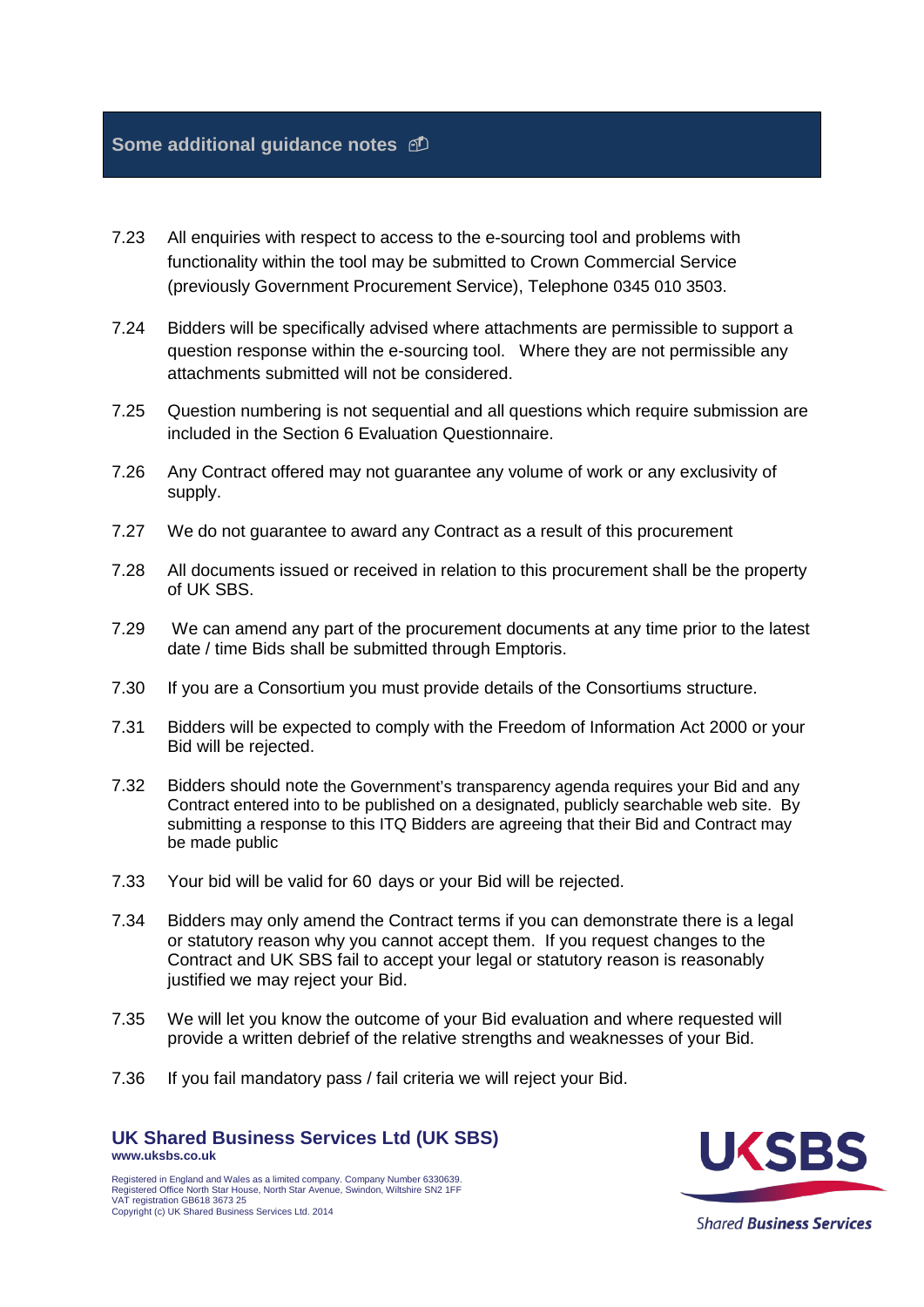- 7.37 Bidders are required to use IE8, IE9, Chrome or Firefox in order to access the functionality of the Emptoris e-sourcing tool.
- 7.38 Bidders should note that if they are successful with their proposal UK SBS reserves the right to ask additional compliancy checks prior to the award of any Contract. In the event of a Bidder failing to meet one of the compliancy checks UK SBS may decline to proceed with the award of the Contract to the successful Bidder.
- 7.39 All timescales are set using a 24 hour clock and are based on British Summer Time or Greenwich Mean Time, depending on which applies at the point when Date and Time Bids shall be submitted through Emptoris.
- 7.40 All Central Government Departments and their Executive Agencies and Non Departmental Public Bodies are subject to control and reporting within Government. In particular, they report to the Cabinet Office and HM Treasury for all expenditure. Further, the Cabinet Office has a cross-Government role delivering overall Government policy on public procurement - including ensuring value for money and related aspects of good procurement practice.

For these purposes, UK SBS may disclose within Government any of the Bidders documentation/information (including any that the Bidder considers to be confidential and/or commercially sensitive such as specific bid information) submitted by the Bidder to UK SBS during this Procurement. The information will not be disclosed outside Government. Bidders taking part in this ITQ consent to these terms as part of the competition process.

7.41 From 2nd April 2014 the Government is introducing its new Government Security Classifications (GSC) classification scheme to replace the current Government Protective Marking System (GPMS). A key aspect of this is the reduction in the number of security classifications used. All Bidders are encouraged to make themselves aware of the changes and identify any potential impacts in their Bid, as the protective marking and applicable protection of any material passed to, or generated by, you during the procurement process or pursuant to any Contract awarded to you as a result of this tender process will be subject to the new GSC from 2nd April 2014. The link below to the Gov.uk website provides information on the new GSC:

<https://www.gov.uk/government/publications/government-security-classifications>

UK SBS reserves the right to amend any security related term or condition of the draft contract accompanying this ITQ to reflect any changes introduced by the GSC. In particular where this ITQ is accompanied by any instructions on safeguarding classified information (e.g. a Security Aspects Letter) as a result of any changes stemming from the new GSC, whether in respect of the applicable protective marking scheme, specific protective markings given, the aspects to which any protective marking applies or otherwise. This may relate to the instructions on safeguarding classified information (e.g. a Security Aspects Letter) as they apply to the procurement as they apply to the procurement process and/or any contracts awarded to you as a result of the procurement process.

**UK Shared Business Services Ltd (UK SBS) www.uksbs.co.uk**

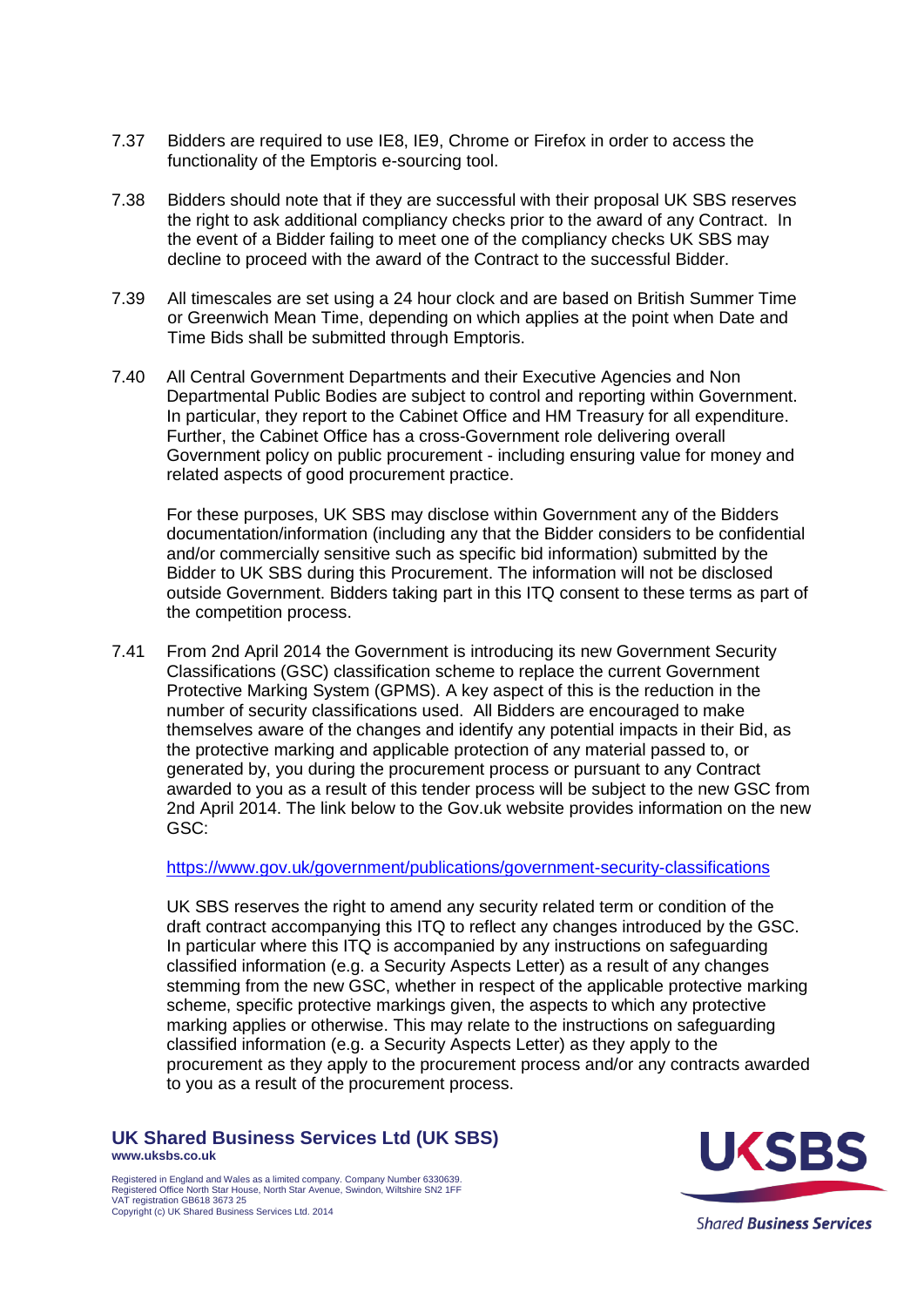### **USEFUL INFORMATION LINKS**

- [Emptoris Training Guide](http://www.uksbs.co.uk/services/procure/Pages/supplier.aspx)
- [Emptoris e-sourcing tool](https://gpsesourcing.cabinetoffice.gov.uk/sso/jsp/login.jsp)
- [Contracts Finder](https://online.contractsfinder.businesslink.gov.uk/)
- [Tenders Electronic Daily](http://ted.europa.eu/TED/main/HomePage.do)
- **[Equalities Act introduction](http://www.equalityhumanrights.com/advice-and-guidance/new-equality-act-guidance/equality-act-starter-kit/video-understanding-the-equality-act-2010/)**
- [Bribery Act introduction](https://www.gov.uk/government/publications/bribery-act-2010-guidance)
- [Freedom of information Act](http://www.ico.org.uk/for_organisations/guidance_index/freedom_of_information_and_environmental_information)

**UK Shared Business Services Ltd (UK SBS) www.uksbs.co.uk**

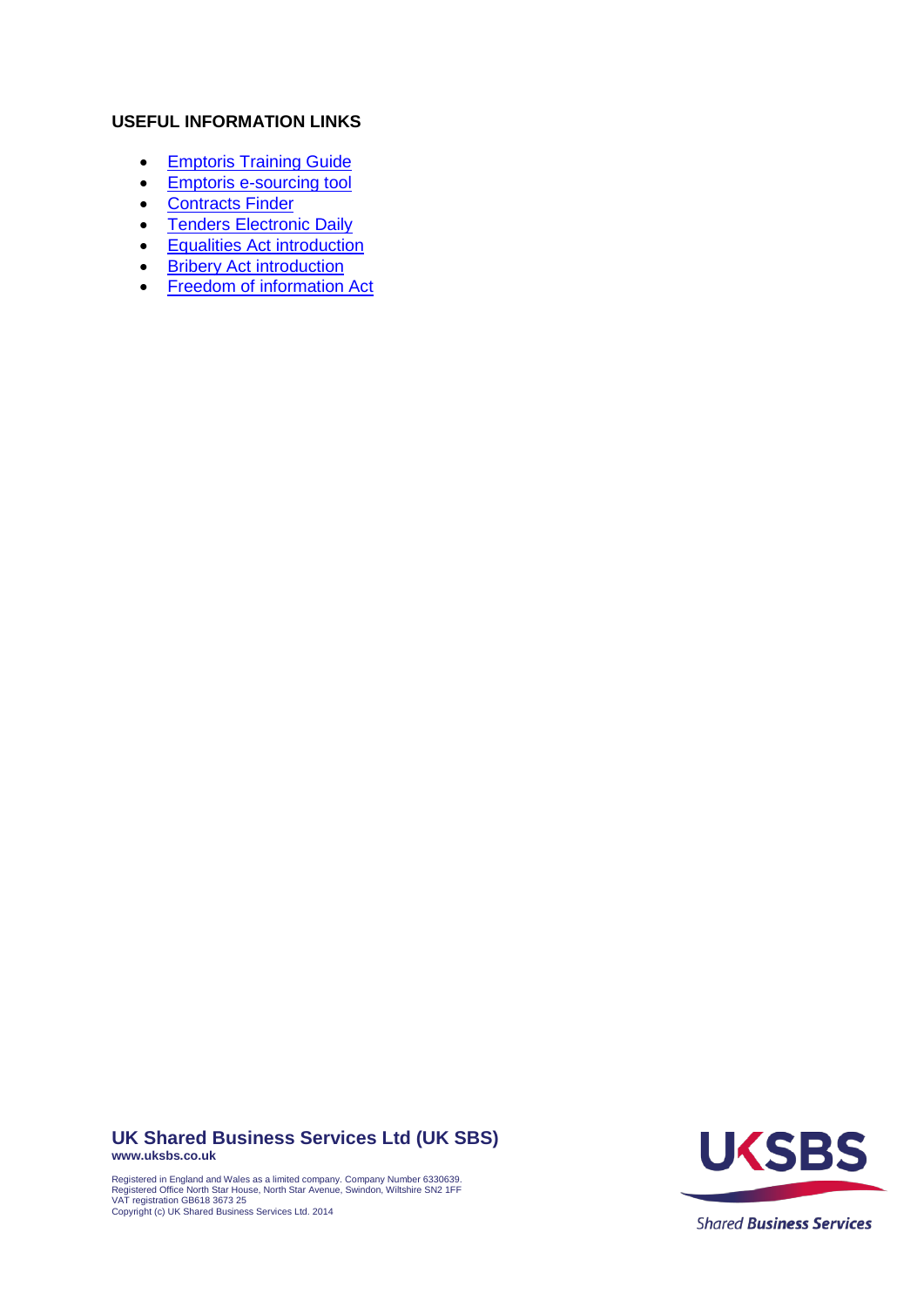The job specifications below are still under refinement, and the exact wording may change subject to Ministerial views. However, the duties of the roles will be broadly as outlined below.

### **Appendix A: DRAFT UKRI Chief Finance Officer Job Description**

### **UK Research and Innovation Chief Finance Officer/ Deputy Chief Executive Officer Job Specification**

The creation of UK Research and Innovation (UKRI) represents the largest reform of the research and innovation funding landscape in the last 50 years. As a new, independent, non-departmental public body, it will bring together the functions of the seven Research Councils<sup>[1](#page-23-0)</sup>, Innovate UK, and the research and knowledge exchange functions of the Higher Education Funding Council for England (HEFCE) (to be known as Research England). The Higher Education and Research Bill<sup>[2](#page-23-1)</sup> (HERB) is currently progressing through Parliament, and still subject to parliamentary approval.

The new body will seek to maximise value from government's investment in research and innovation of over £6bn per annum, and will advise the Secretary of State for Business, Energy and Industrial Strategy (SoS BEIS) on the balance of funding between research disciplines. It will lead the overall strategic direction of research and innovation funding in the UK, managing funds with cross-disciplinary impact and a 'common research fund', whilst the Research Councils, Innovate UK, and Research England will continue to provide strategic leadership to their disciplines and thematic areas and continue to control their own delegated budgets.

The CFO will: contribute to key strategic and operational decisions, in their role as a member the UKRI Board; will be a key part of UKRI's executive team, leading on the implementation, introduction and management of UKRI's financial systems and processes; contribute to and facilitate on other core areas of work across the organisation; as well as acting as the Deputy Chief Executive Officer of the organisation.

### **Key responsibilities of the Chief Finance Officer during the transition period[3](#page-23-2)**

- 1. Provide strategic and operational leadership on short and long-term strategic financial objectives, including on UKRI major projects, commercial and asset management; and act as the Principal Finance Officer, being accountable to both the UKRI Chief Executive Officer as the Accounting Officer, and to the UKRI Board, as well as providing advice on all financial matters.
- 2. Lead the formation and design of UKRI's finance, corporate and data function[s], ensuring that the transition to a new operating model will preserve and build on the strengths of all the various existing institutions. This will be achieved by providing

**UK Shared Business Services Ltd (UK SBS) www.uksbs.co.uk**

 $\overline{a}$ 



<span id="page-23-0"></span><sup>&</sup>lt;sup>1</sup> The Arts and Humanities Research Council (AHRC), the Biotechnology and Biological Science Research Council (BBSRC), the Engineering and Physical Science Research Council (EPSRC), The Economic and Social Research Council (ESRC), the Medical Research Council (MRC), the Natural Environment Research Council (NERC), and the Science and Technology Facilities Council (STFC).<br>2. http://services.parliament.uk/bills/2016-17/highereducationandresearch.html

<span id="page-23-2"></span><span id="page-23-1"></span><sup>&</sup>lt;sup>2. http://services.parliament.uk/bills</sup>/<sub>3</sub> The 'transition period' will be the time between being appointed, and UKRI being formally established on April 1<sup>st</sup> 2018.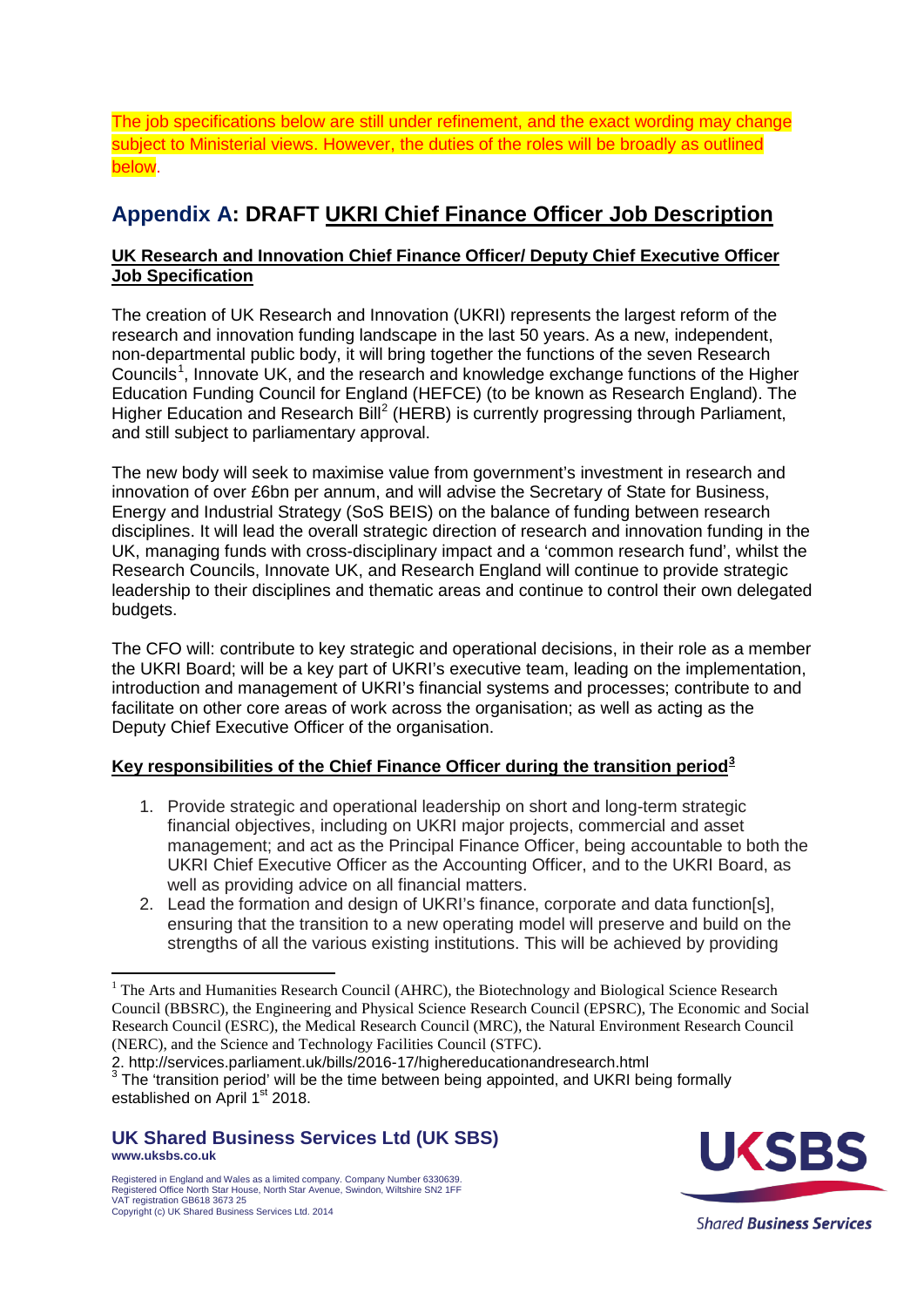motivational leadership throughout the transition and launch of UK, providing oversight to deliver the necessary transformation.

- 3. To lead on the development of UKRI's financial management, risk and assurance frameworks, the associated activities required, and working closely with BEIS.
- 4. Support, advise colleagues leading on, and have oversight of the significant digital programme to deliver a new HR Finance System, working closely with/leading the parallel digital programmes aimed at delivering a new Research and Innovation Funding Service and Common Business Technology.
- 5. Act as part of the UKRI Executive team to build effective relationships with key partners across the academic, business, charitable and government communities, to promote the relevance and economic impact of UKRI's activities and build credibility and respect, including building strong relationships within BEIS.
- 6. Develop relationships with individual Councils that will be forming UKRI, and mutually developing best practice and assurance processes to ensure effective and efficient use of UKRI resources.

### **Key Duties/ Objectives for the UKRI Chief Finance Officer from the launch of UKRI in April 2018**

- 1. Provide strategic and operational leadership on short and long-term strategic financial objectives, including on UKRI major projects, commercial and asset management, oversight of the New Innovation Finance Product; and act as the Principal Finance Officer, being accountable to both the UKRI Chief Executive Officer as the Accounting Officer, and to the UKRI Board, as well as providing advice on all financial matters. This will include ensuring value for money when issuing grants. It will be necessary to create join-ups between organisations where applicable to ensure cross-cutting, multidisciplinary research is undertaken.
- 2. Ensure the completion and embedding of the finance change programme, ensuring that processes and procedures for financial reporting to BEIS are implemented throughout the organisation.
- 3. To lead on the implementation and have oversight of UKRI's financial management, and risk and assurance frameworks, and the associated activities required working closely with BEIS.
- 4. Direct and oversee all aspects of the Finance & Accounting functions of the organization are undertaken and overseen at appropriate levels, to ensure financial stability, and that appropriate professional advice is available to the whole organisation to support delivery of its strategy.
- 5. This will require the development of relationships with individual Councils to ensure best practice and assurance processes are in place.

**UK Shared Business Services Ltd (UK SBS) www.uksbs.co.uk** Registered in England and Wales as a limited company. Company Number 6330639. Registered Office North Star House, North Star Avenue, Swindon, Wiltshire SN2 1FF VAT registration GB618 3673 25

Copyright (c) UK Shared Business Services Ltd. 2014

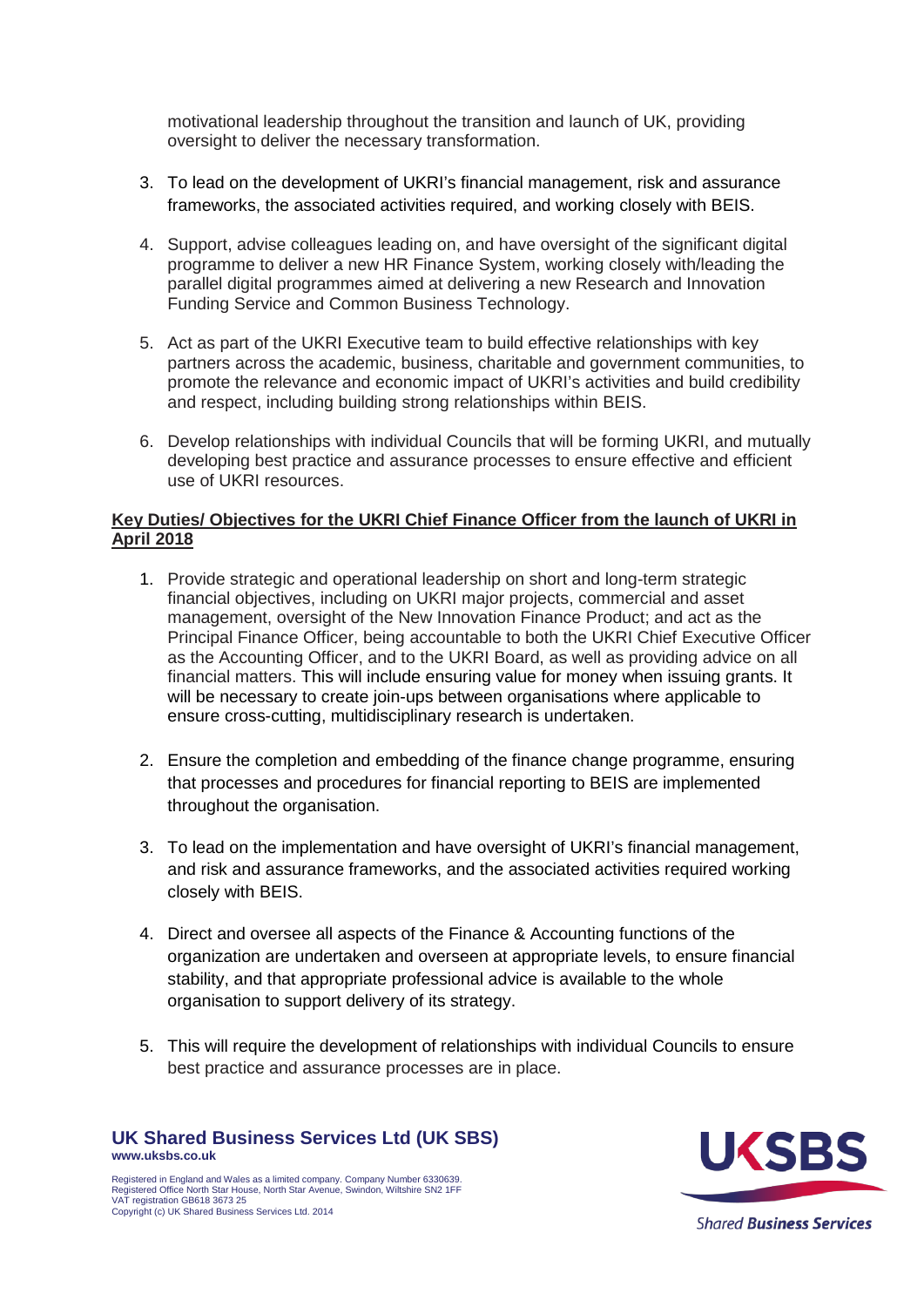- 6. Have ownership and oversight of UKRIs data function, the organisations digital and common technology programmes, as well as overseeing UKRI's corporate individual governance functions and HR.
- 7. To lead UKRI's professional finance function ensuring budgeting and payment systems are properly managed in accordance with the Framework Agreement with the Department for Business, Energy and Industrial Strategy (BEIS), Her Majesty's Treasury (HMT) and the National Audit Office (NAO) guidance and within schemes of delegated decision making agreed by the Board, as well as ensuring that effective internal controls are in place and are compliant with Managing Public Money.
- 8. To lead UKRI's preparation and submission to central government spending reviews and on the engagement with BEIS on funding policy decisions involving ministers.
- 9. To assess and actively manage the funds available to UKRI following comprehensive spending reviews and grant announcements, working closely with the CEO and Executive Team to advise government on the case for investment in research and innovation at key decision points such as leading up to fiscal events and funding allocations, as well as to identify and deliver efficiencies across the organisation.
- 10. As part of UKRI's Executive team, represent UKRI's strategic interest to key external stakeholders both at home and abroad

**UK Shared Business Services Ltd (UK SBS) www.uksbs.co.uk**

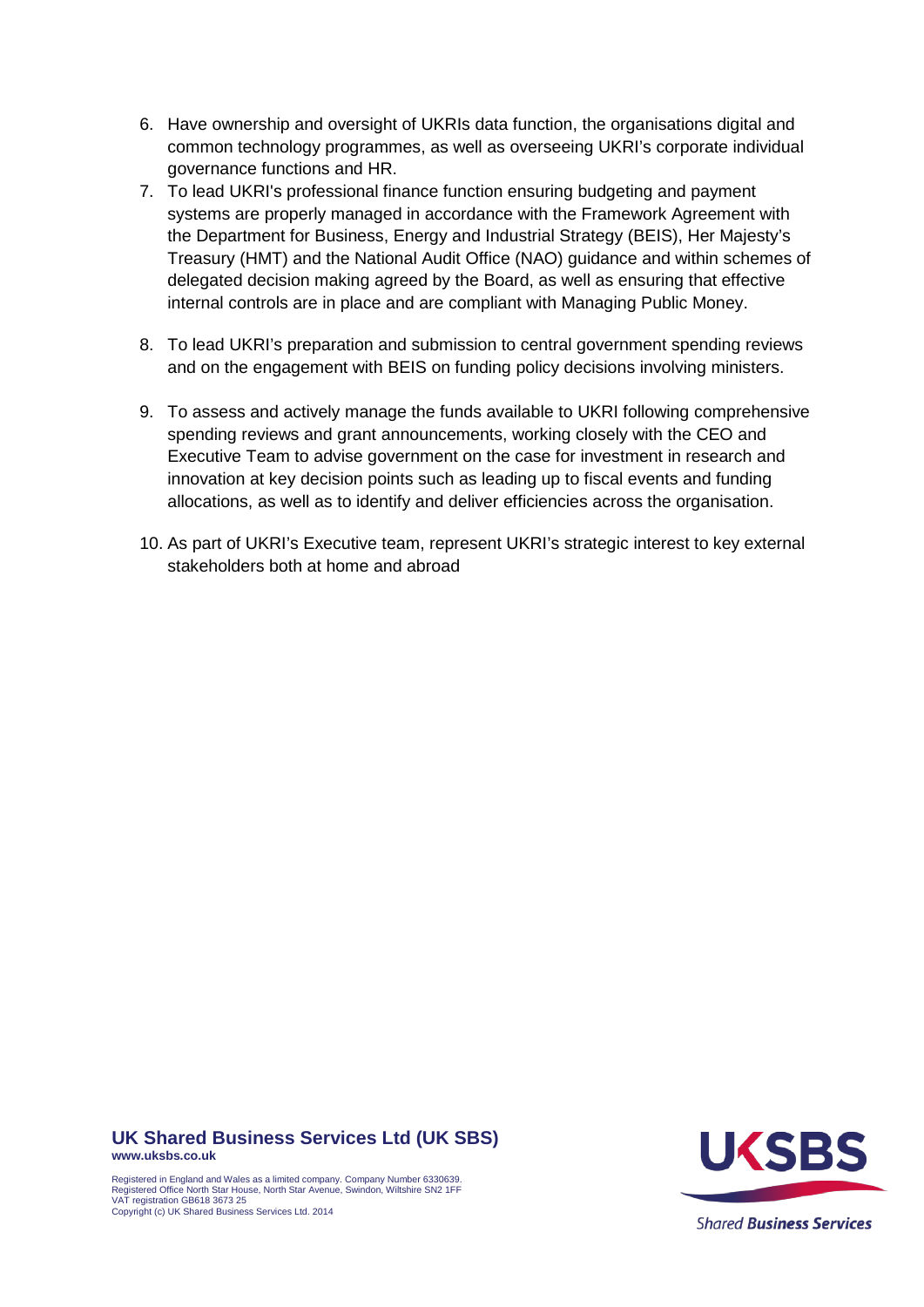### **Person Specification**

The Department of Business, Energy and Industrial Strategy wishes to attract the highest calibre of candidates for this pioneering role. It is expected that prospective applicants will have many of the following experiences and attributes:

- 1. A CCAB, CIMA or overseas equivalent qualified accountant complying with relevant CPD requirements or with suitable alternative experience;
- 2. A high professional standing with experience across the research and innovation sector who can inspire teams and colleagues;
- 3. A proven track record as the financial leader of a large and complex organisation;
- 4. The ability to be on the senior management team of a global facing and world leading establishment;
- 5. Significant commercial acumen, business knowledge and a strong understanding of financial management;
- 6. The ability to drive the design, and successful implementation of effective and efficient processes whilst understanding where flexibility and fast-moving responsiveness is required;
- 7. A strategic thinker with the ability to translate ideas and policy into action in the delivery of customer focused services;
- 8. Understanding and relevant experience of the political sensitivities and the workings of both government and its partners and customers; and
- 9. An understanding and commitment to the values of accountability, probity, openness and diversity. A significant grasp of public accountability and the associated obligations would be desirable.

**UK Shared Business Services Ltd (UK SBS) www.uksbs.co.uk**

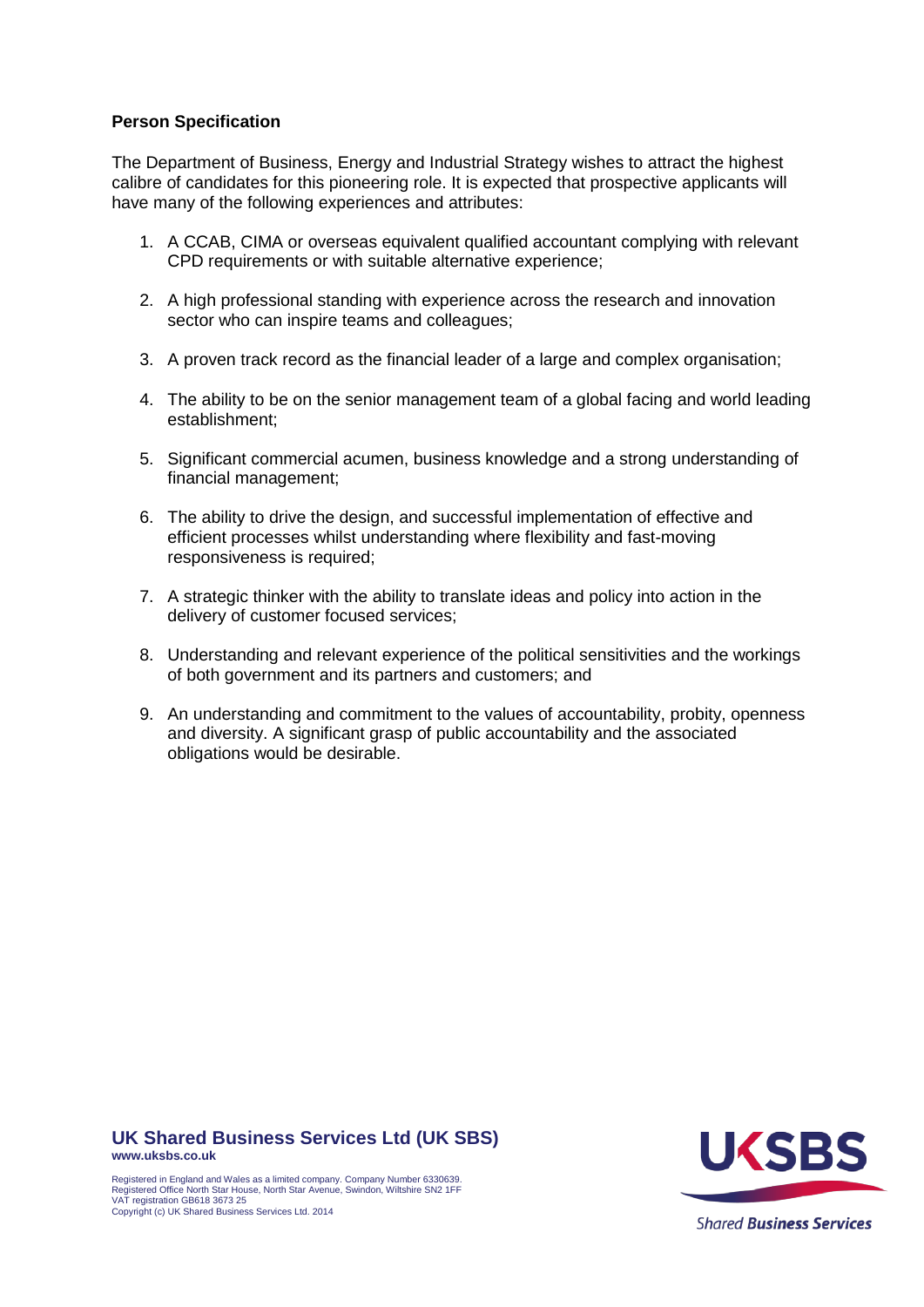### **Background on the creation of UK Research and Innovation**

The UK is recognised as a world leader in research and innovation. Our share of highly cited articles is second only to the US, and the UK has overtaken the US to rank first by fieldweighted citation impact. The Global Innovation Index 2016 placed the UK as the third most innovative nation in the world. This strength in research and innovation is underpinned by an excellent funding system, which combines discipline leadership and autonomy, the dual funding system, and Innovate UK's business-focussed support.

Now more than ever it is important that research and innovation funding systems are able to provide their indispensable support to our research and innovation base. As these communities face new challenges and tackle ever more complex and multidisciplinary research questions, we need a strong and unified voice to represent their interests across government, across Europe and around the world.

The creation of UKRI will ensure that our research and innovation system is sufficiently strategic and agile to deliver national UK capability that drives discovery and economic growth, whilst maintaining the key characteristics of the current system that have underpinned the UK's success.

This new structure strengthens the UK's strategic approach to future challenges. It will enable a greater focus on cross-cutting issues, a strong and unified voice for the UK's research and innovation community on the global stage and more effective collaboration across disciplines and between the research base and business.

The executive search could include up to three separate campaigns for the Board, Chief Executive Officer and Chief Financial Officer positions.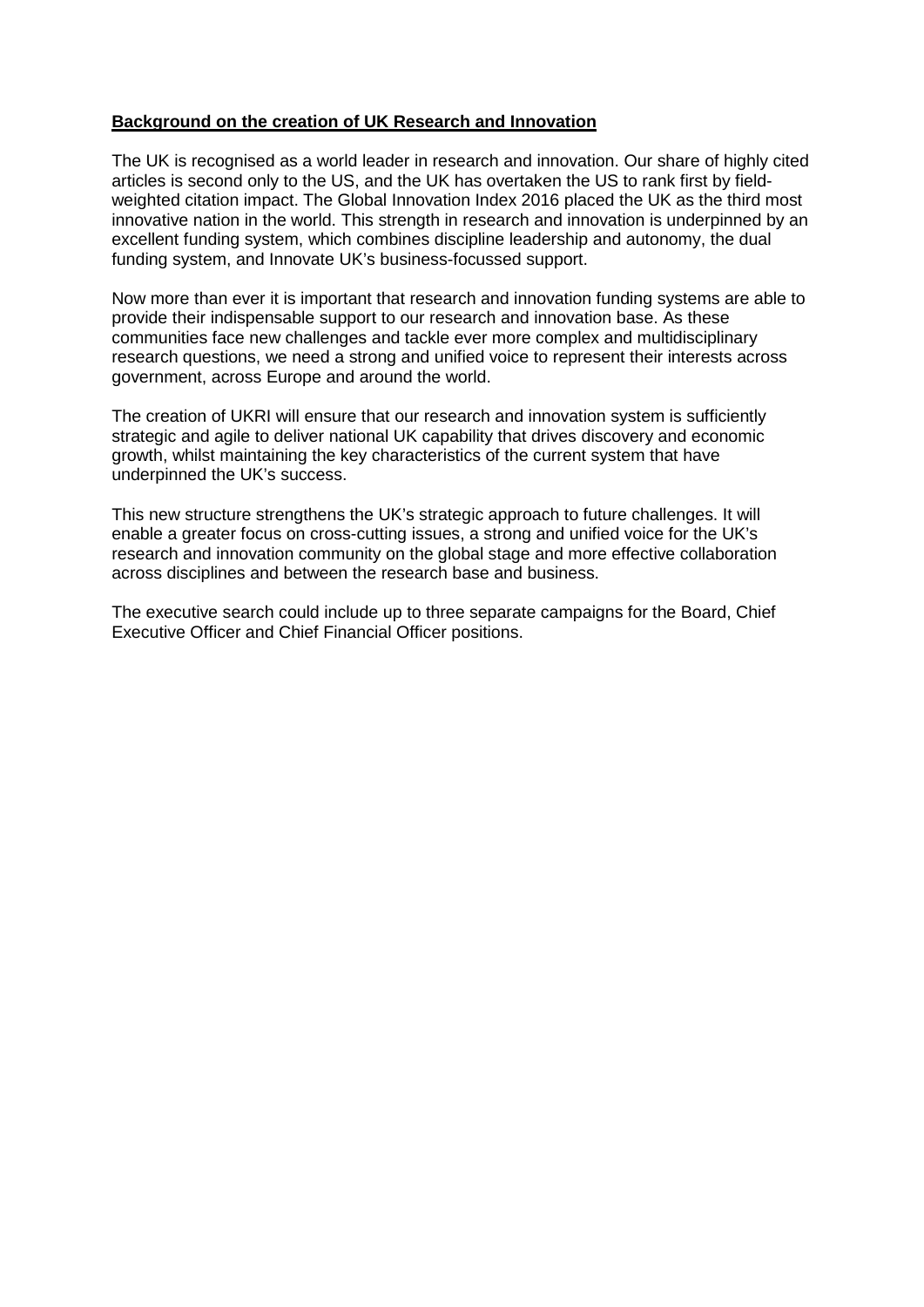### **Appendix B: DRAFT Executive Chair Job Specification**

The creation of UK Research and Innovation (UKRI) represents the largest reform of the research and innovation funding landscape in the last 50 years. A new, independent, nondepartmental public body, it will bring together the functions of the seven Research Councils<sup>[4](#page-28-0)</sup>, Innovate UK, and the research and knowledge exchange functions of the Higher Education Funding Council for England (HEFCE) (to be known as Research England). The Higher Education and Research Bill<sup>[5](#page-28-1)</sup> (HERB) is currently progressing through Parliament, and still subject to parliamentary approval.

Research England, will be established as one of nine Councils within UKRI with delegated autonomy and authority and individual delegated budgets set by the Secretary of State for Business, Energy and Industrial Strategy (SoS BEIS). It will undertake the [Insert research remit of Council]. [This will enable the research of xxxx and enhance xxxx].

Additional information on the formation of UKRI can be seen in Annex A.

### **Key duties/ objectives of the Research England Executive Chair during the transition period**[6](#page-28-2)

- 1. Represent Research England future leadership within the UKRI Implementation Programme, supporting the transition of Research England functions to Research England, and making decisions on the organisational structure, design and processes of Research England.
- 2. Work with the UKRI Board and other Council's Executive Chairs, to best deliver value from the research funding system and from the overall science and innovation funding system; as well as supporting the UKRI Board to be a strong, unified voice for science, research and innovation, both in facilitating the dialogue with government and partners on the world stage.

**.** 

<span id="page-28-0"></span> $4$  The Arts and Humanities Research Council (AHRC), the Biotechnology and Biological Research Council (BBSRC), the Engineering and Physical Sciences Research Council (EPSRC), the Economic and Social Research Council (ESRC), the Medical Research Council (MRC), the Natural Environment Research Council (NERC), and the Science and Technology Facilities Council (STFC)

<span id="page-28-1"></span><sup>5</sup> http://services.parliament.uk/bills/2016-17/highereducationandresearch.html

<span id="page-28-2"></span> $6\,$  The 'transition period' will be the time between being appointed, and UKRI being formally established on April 1st 2018.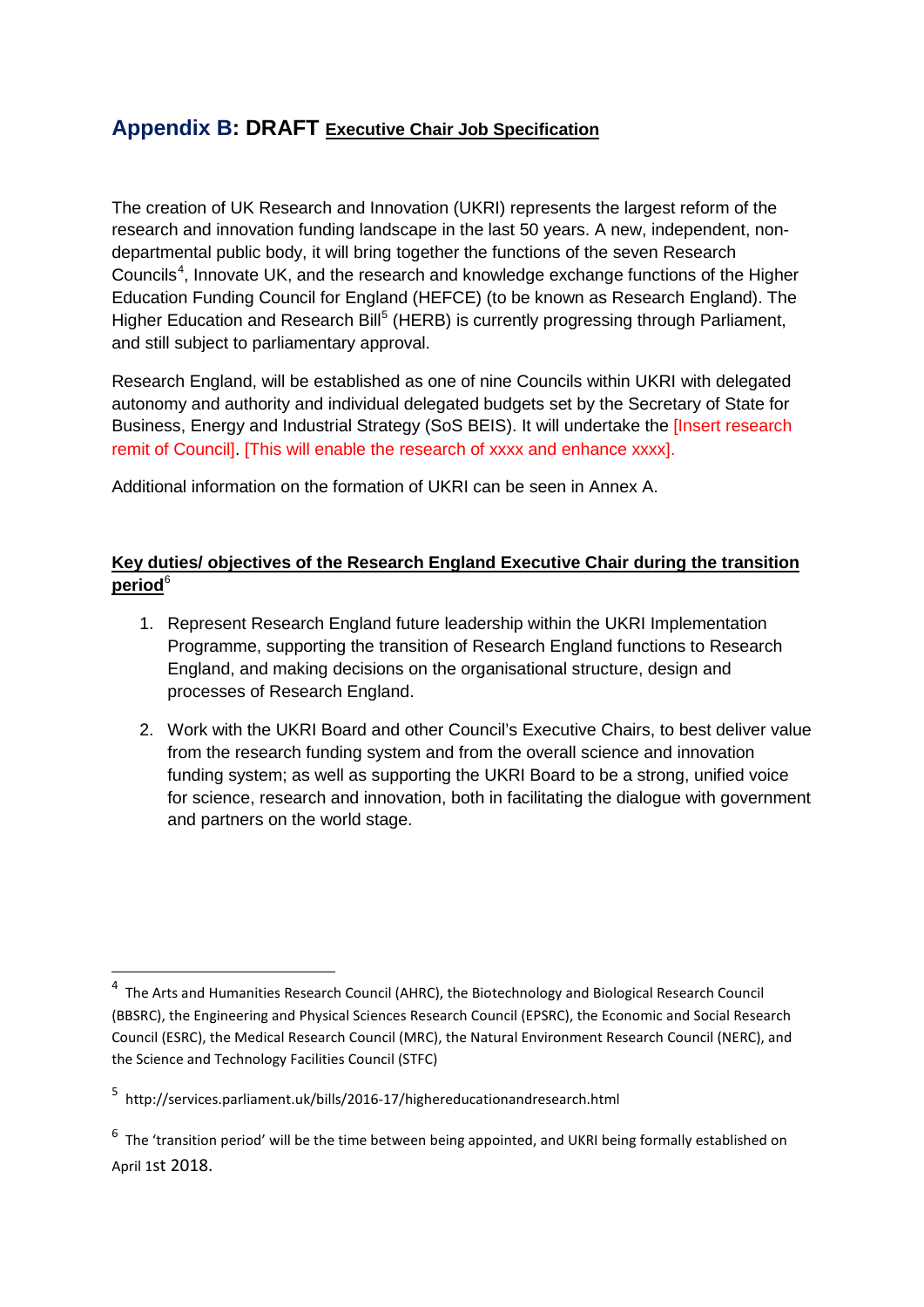### **Key duties/ objectives of the Research England Executive Chair from the launch of UKRI from April 2018**

- 1. Lead and manage the Research England in its successful pursuit of its objectives providing the leadership, drive, and vision necessary to maintain and develop the quality and outputs of its research and postgraduate portfolio in a challenging public spending context;
- 2. As part of the UKRI's executive team, contribute to the development and implementation of the UKRI-wide Research and Innovation Strategy and policy as required on behalf of Research England; as well as working collaboratively across UKRI Councils, building on collective capabilities and providing support and challenge when required.
- 3. Chair Research England Council and work with Council members to provide strategic oversight and accountability for activity and funding [insert remit specific research area] throughout the UK which supports research and innovation, taking decisions on scientific and research matters pertaining to these institutions. Where funding activities relate to specific research disciplines, these decisions can be made with input from relevant experts in the UKRI Council. This role will include:
	- Developing a Strategic Delivery Plan for [insert remit specific research areal policy and funding, consistent with the overarching Research and Innovation Strategy set by the UKRI Board, and submitting these to the UKRI Board for approval
	- Taking decisions on the prioritisation of Research England hypothecated budget within the delegated remit as specified by legislation and guidance from BEIS, and within UKRI's overall controls, systems and processes as specified by the CEO as UKRI's Accounting Officer
	- Engaging and consulting with the community to develop ideas and disseminate strategic outputs
	- Appointing and setting terms and conditions of any academic, specialist and research staff within Research England, within delegated limits.
- 4. Ensure that *[insert remit specific research area]* across the UK plays a full part in supporting economic recovery and growth, demonstrating this and the many wider contributions that serve the public interest.
- 5. Implement government policy and funding priorities for [insert remit specific research area] research in a way that enhances its international competitiveness and builds capacity to deliver world-class, ground-breaking research with impact. This will include:
	- Supporting research excellence wherever it is found
	- Recognising, promoting and incentivising the wider impacts of research on economic growth, health and social wellbeing and quality of life
	- Fostering the development of early career research talent
	- Contributing to development and implementation of open access/ open data agenda
	- Supporting and enhancing the physical and intellectual infrastructure and environments that underpin high-quality research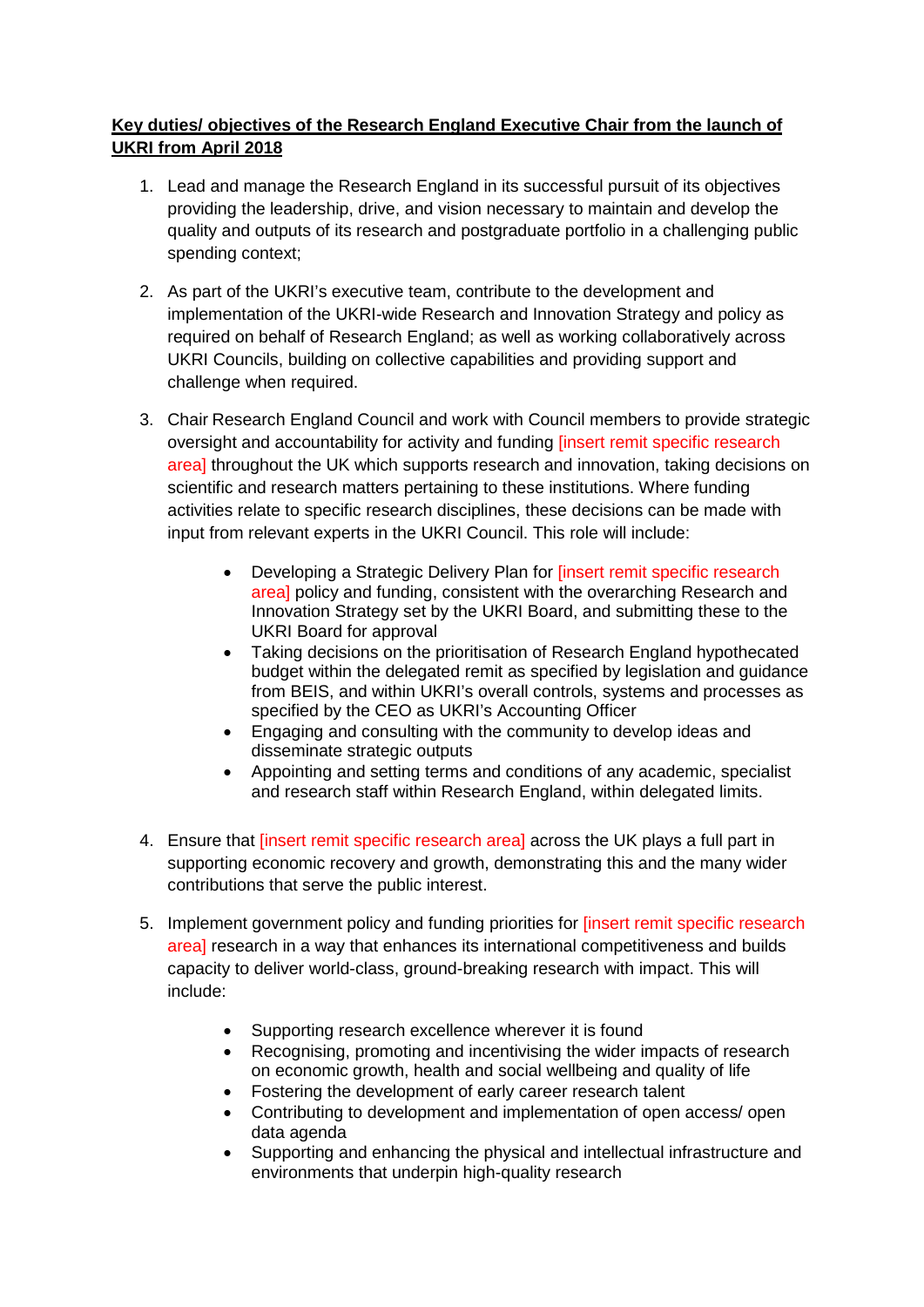- 6. Deploy research capital funding to maintain excellent research infrastructure across the UK, and to stimulate strategic research collaborations across the UK between HEIs and the business/ charities which help support economic growth, including building local collaboration and addressing [grand/ industrial] challenges.
- 7. Represent Research England to its numerous and diverse stakeholders in government and public funding agencies, higher education institutions, academic and research communities, industry organisations and the public at large (and internationally).

### **Skill and Experience**

- 1. Knowledge and understanding of the [insert remit specific research area] research sector within the UK
- 2. Experience working on *[insert remit specific research area]* research policy functions and funding
- 3. An ability to lead a complex organisation with a range of diverse and vocal stakeholders
- 4. An understanding of change management and evidence of having led the successful implementation of significant cultural change and organisational development within a large organisation that has both national and international visibility
- 5. Be able to reflect and express authoritatively the perspective and views of stakeholder communities, while contributing corporately to UKRI's successful pursuit of its mission
- 6. An ability to develop and drive forward a clear and strategic vision for the organisation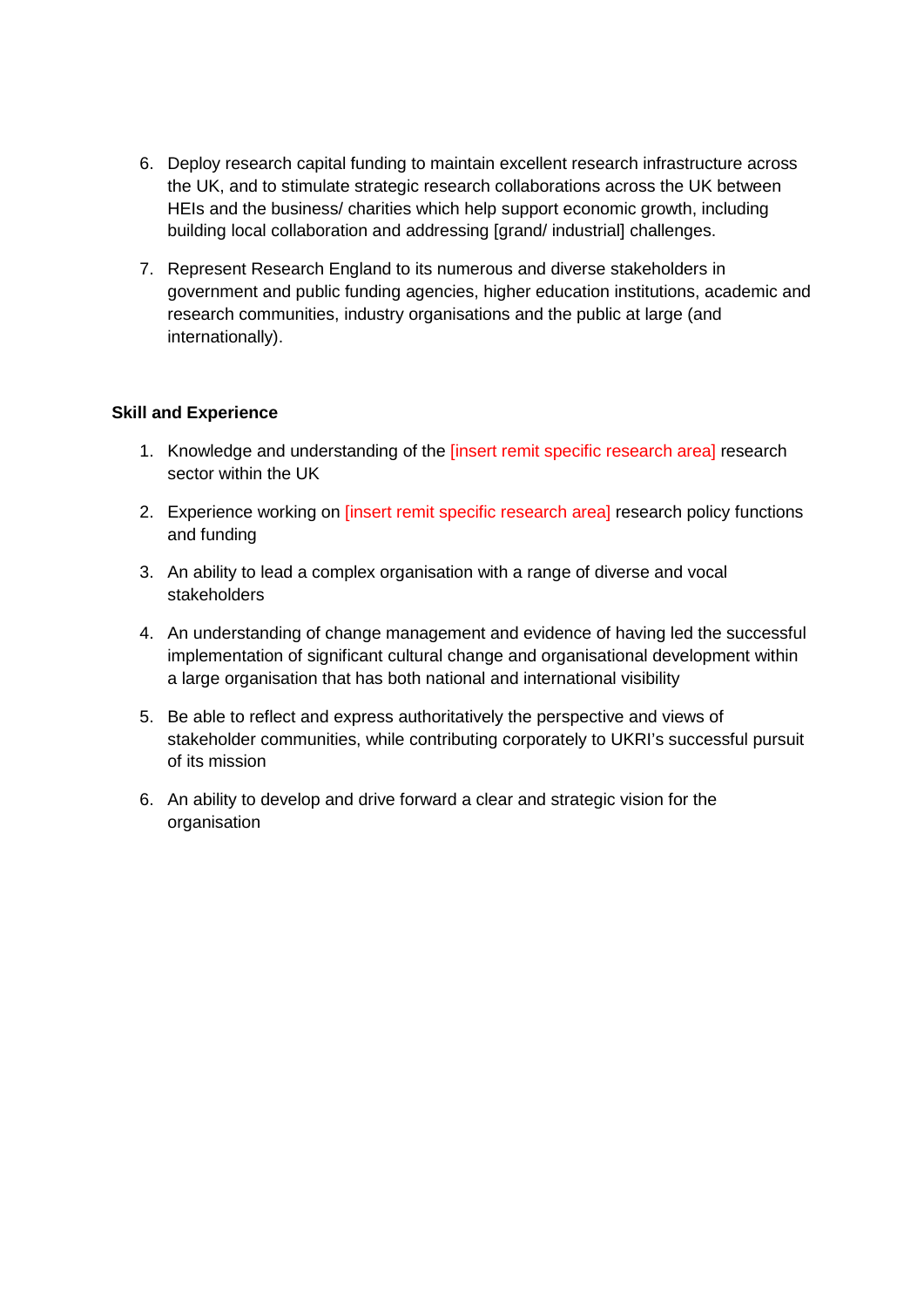### **Annex A:**

### **Background information that will be available to candidates**

The UK is recognised as a world leader in research and innovation. Our share of highly cited articles is second only to the USA's, and the UK has overtaken the US to rank first by fieldweighted citation impact. The Global Innovation Index 2016 placed the UK as the third most innovative nation in the world. This strength in research and innovation is underpinned by an excellent funding system, which combines discipline leadership and autonomy, the dual funding system, and Innovate UK's business-focussed support.

Now more than ever it is important that research and innovation funding systems are able to provide their indispensable support to our research and innovation base. As these communities face new challenges and tackle ever more complex and multidisciplinary research questions, we need a strong and unified voice to represent their interests across government, across Europe and around the world.

The creation of UKRI will ensure that our research and innovation system is sufficiently strategic and agile to deliver national UK capability that drives discovery and economic growth, whilst maintaining the key characteristics of the current system that have underpinned the UK's success. The new body will seek to maximise value from government's investment in research and innovation of over £6bn per annum, and will advise the Secretary of State for Business, Energy and Industrial Strategy (SoS BEIS) on the balance of funding between research disciplines. It will lead the overall strategic direction of research and innovation funding in the UK, managing funds with cross-disciplinary impact and a 'common research fund', whilst the Research Councils, Innovate UK, and Research England will continue to provide strategic leadership to their disciplines or areas of expertise, with individual funding decisions are made by the relevant experts.

This new structure strengthens the UK's strategic approach to future challenges. It will enable a greater focus on cross-cutting issues, a strong and unified voice for the UK's research and innovation community on the global stage and more effective collaboration across disciplines and between the research base and business.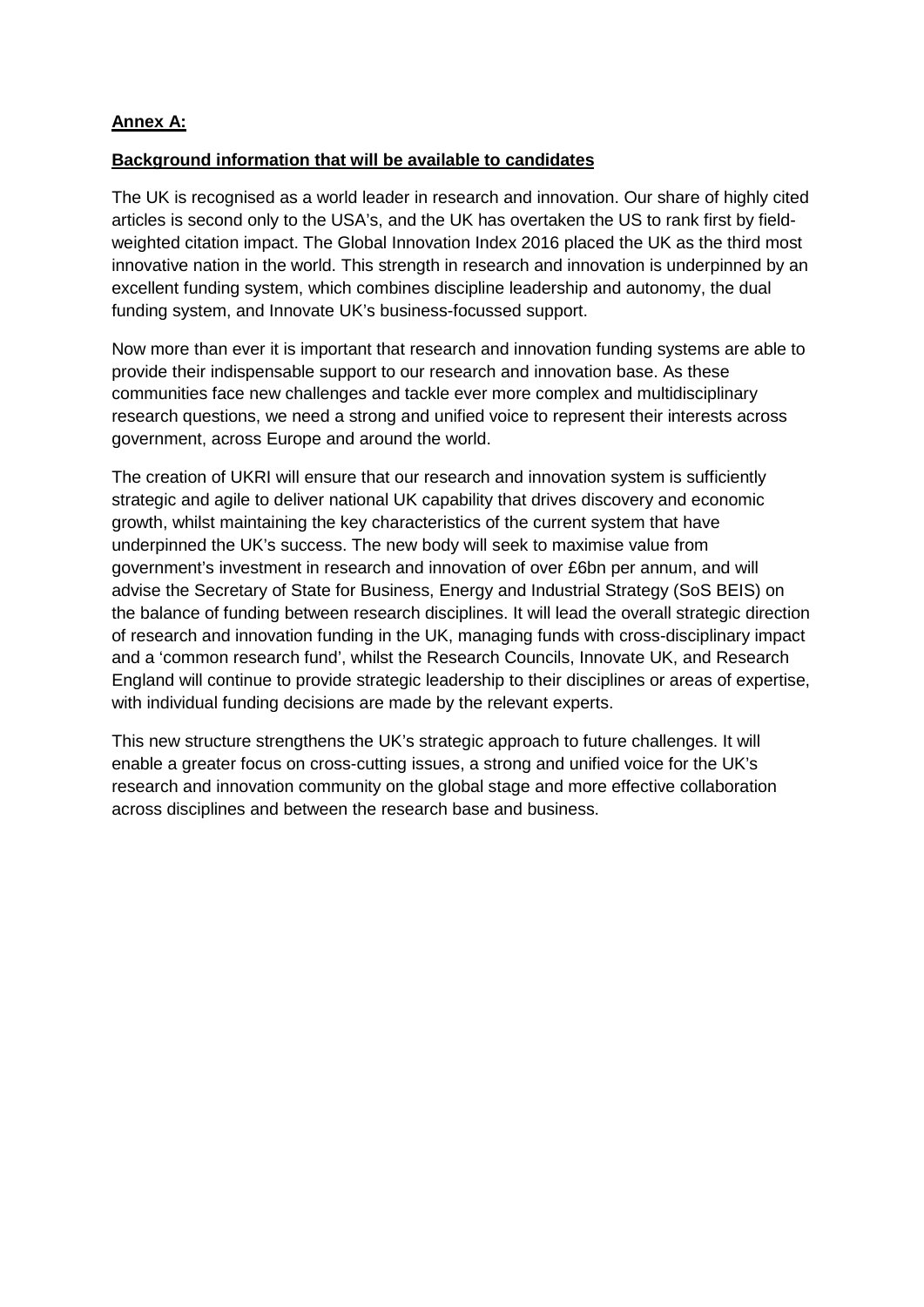### **Annex B:**

### **Additional duties of the Research England Executive Chair**

- 1. Advise the UKRI Board on the recruitment of members of Research England Council
- 2. Chair Council meetings in a way that facilitates the pursuit of Research England objectives and gives due consideration to the interests of all stakeholders of Council business
- 3. Feed into, and aid, UKRI in developing and making the case to government for continued public investment in research and innovation as an essential pre-requisite for a competitive knowledge economy. This could include information relating to:
	- a. Providing an appropriate recognition of impact and scientific excellence
	- b. Effectively allocating Grand Challenges Funding to address key national priorities throughout the UK
- 4. Provide day-to-day management of Research England in pursuit of its objectives as set out in its Strategic Delivery Plan, providing the leadership and vision necessary to maintain and develop high-quality outcomes from its research portfolio
- 5. Provide advice and documentation to the UKRI Board and government on matters that they deem appropriate, including but not limited to: Research England priorities and strategic directions; Strategic Delivery Plans; and responses to relevant Parliamentary Questions
- 6. Work to improve the links between the Council, the institutions it supports, and national and international science funding and policy agencies, and learned and professional institutions
- 7. Work effectively with BEIS to develop and implement policies relating to research and innovation.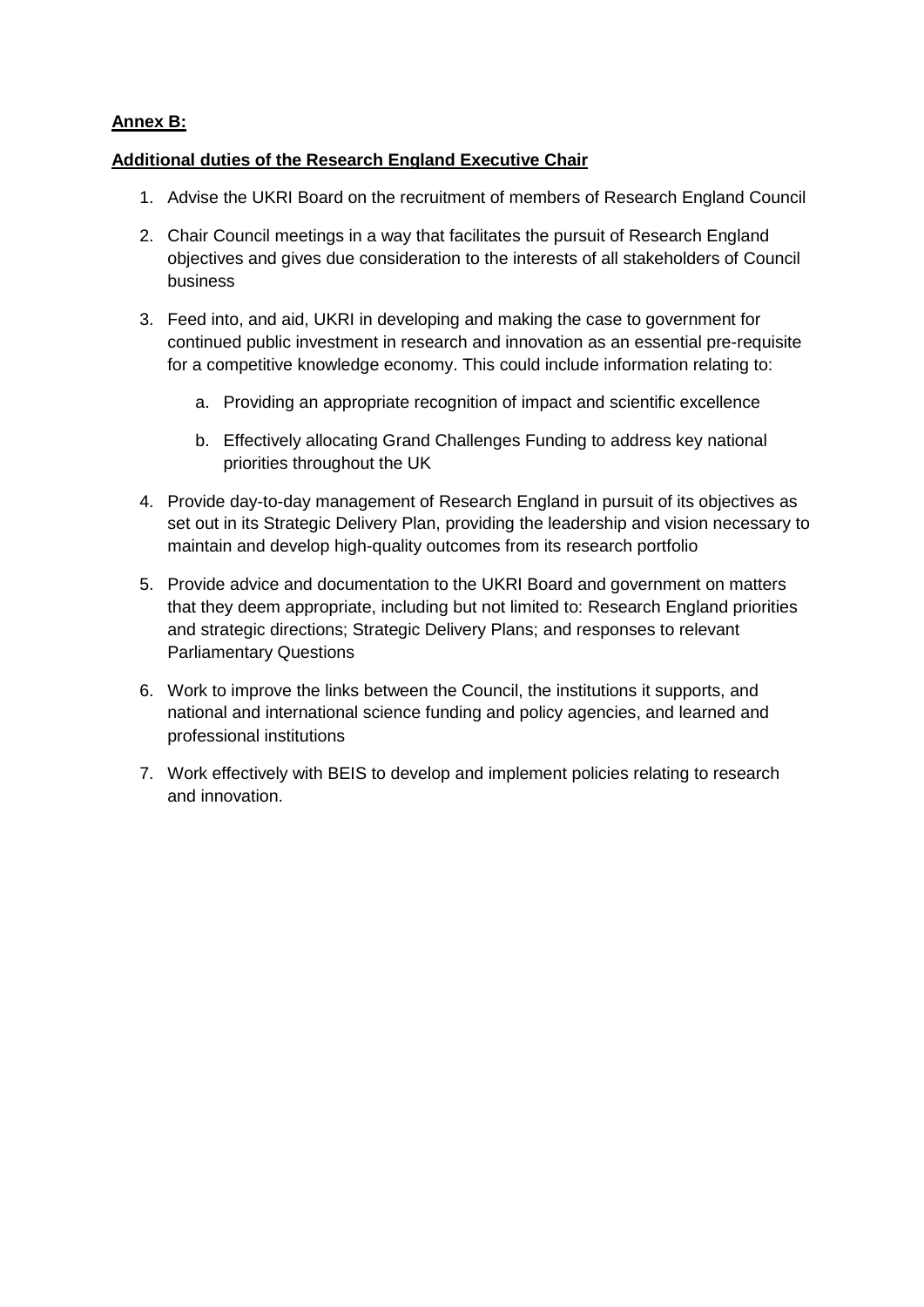### **Appendix C: DRAFT UKRI Board Member job specification**

The creation of UK Research and Innovation represents the largest reform of the research and innovation funding landscape in the last 50 years. A new, independent, nondepartmental public body, it will bring together the functions of the seven Research Councils<sup>[7](#page-33-0)</sup>, Innovate UK, and the research and knowledge exchange functions of the Higher Education Funding Council for England (HEFCE) (to be known as Research England). The Higher Education and Research Bill<sup>[8](#page-33-1)</sup> (HERB) is currently progressing through Parliament, and still subject to parliamentary approval.

The UKRI Board will consist of the Chairman, UKRI Chief Executive Officer, the UKRI Chief Financial Officer and between 9-12 Non-Executive Directors. Some Non-Executive Members may be tasked with additional specific duties e.g. the Chair of UKRI's Audit, Risk and Assurance Committee, the UKRI Board Innovation Champion or other cross cutting positions.

### **Key duties/ objectives of Board Members during the transition period[9](#page-33-2)**

The key responsibilities of Board Members in the transition period up to  $31<sup>st</sup>$  March 2018 will be to:

- 1. Play a leading role in the formation of UKRI, including the transition from current arrangements, working closely with Sir John Kingman, the interim Chair of the UKRI Board.
- 2. Work with the interim Chair, the UKRI CEO (once appointed), BEIS, senior leaders of the current research and innovation funding bodies and the stakeholder community, to set UKRI's strategic direction.
- 3. Work with BEIS to set a framework for governance and delegation of responsibilities to deliver the UKRI mission within the overall framework for government policy including putting appropriate assurance processes in place in line with guidance and best practice for public bodies.
- 4. Support the development of and establishment of UKRI's vision and values and a working model for the new organisation which ensures the strengths of all the various existing institutions are preserved and built upon, and create a new strategic oversight function with a clear and focussed view of its roles and functions.
- 5. Engage with stakeholders across the UK and internationally in research, industry, government and charities to promote the work of UKRI, acting as an advocate of UKRI. In particular ensuring strong, collaborative relationships with the Office for Students, the devolved HE funding bodies and other key partners are put in place.

**.** 

<span id="page-33-0"></span><sup>7</sup> The Arts and Humanities Research Council (AHRC), the Biotechnology and Biological Research Council (BBSRC), the Engineering and Physical Sciences Research Council (EPSRC), the Economic and Social Research Council (ESRC), the Medical Research Council (MRC), the Natural Environment Research Council (NERC), and the Science and Technology Facilities Council (STFC).<br>
<sup>8</sup> http://services.parliament.uk/bills/2016-17/highereducationandresearch.html

<span id="page-33-2"></span><span id="page-33-1"></span><sup>&</sup>lt;sup>9</sup> The 'transition period' will be the time between being appointed, and UKRI being formally established on April 1st 2018.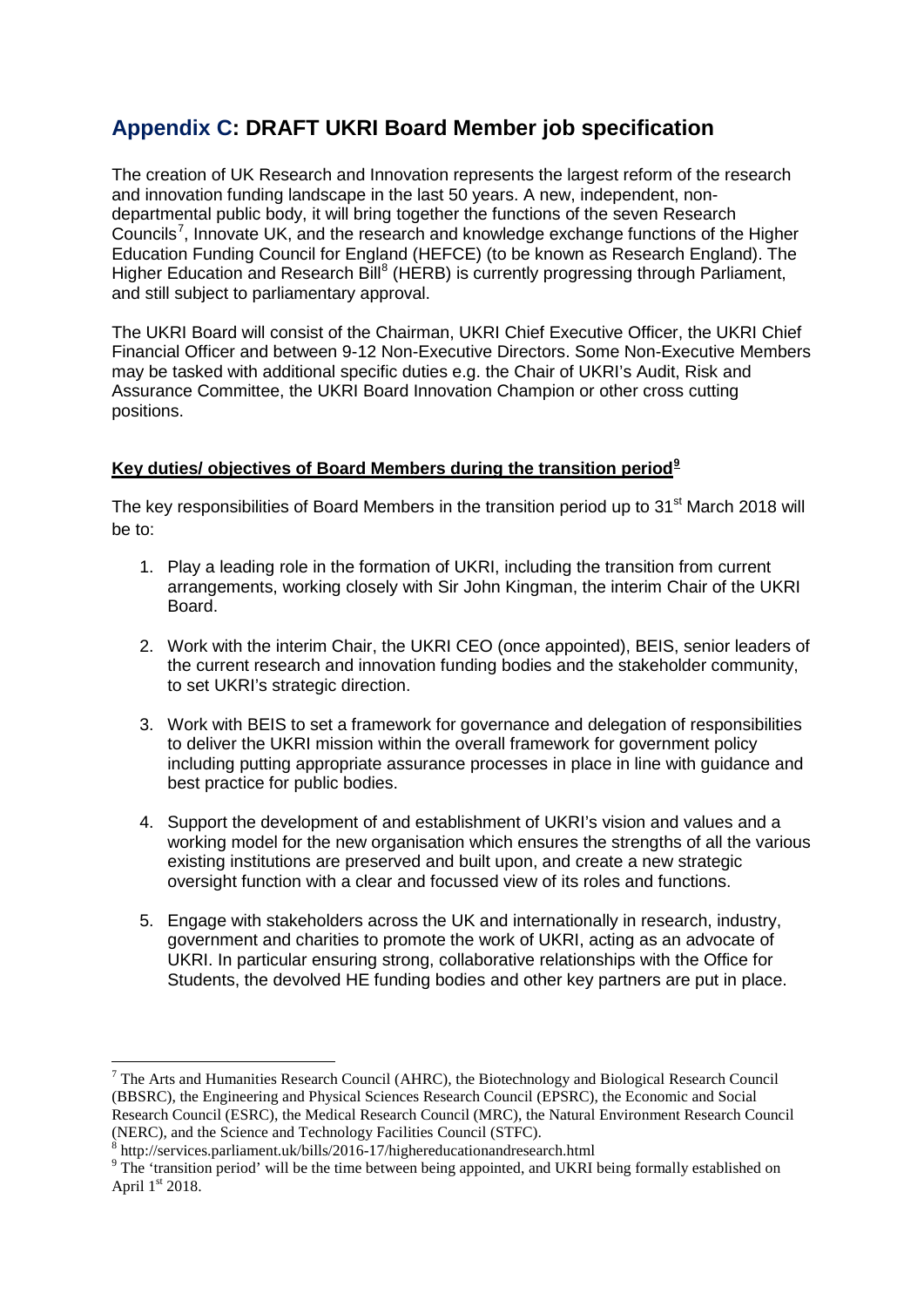### **Key duties/ objectives for UKRI Board Members from the launch of UKRI in April 2018**

- 1. Overseeing the development of the Research and Innovation Strategy including the approach to research and innovation infrastructure (need to have a better catapult mechanism); approving Councils' Strategic Delivery Plans, providing oversight of delivery of the Research and Innovation Strategy; ensuring a strengthened strategic approach to future challenges; and maximising the value and benefits from government's investment of over £6 billion per annum in research and innovation
- 2. Advising the Secretary of State on strategic priorities, the balance of funding between research disciplines
- 3. Strengthening the strategic link between research disciplines, and between research disciplines and innovation/ industry, as well as between the research base, industry and policy makers
- 4. Strengthening the focus on cross-cutting issues that are outside the core remits of the current funding bodies, such as multi- and inter-disciplinary research, enabling the system to respond rapidly and effectively to current and future challenges
- 5. Providing a strengthened, unified voice for the UK's research and innovation funding system, facilitating the dialogue with government and partners on the global stage
- 6. Identifying opportunities for greater collaboration between businesses and researchers, developing the pipeline of businesses and talent to drive greatest value from UK R&D, driving better alignment of research outputs with business needs to increase commercialisation and ensuring that knowledge and expertise is fully exploited for the benefit of the whole country;
- 7. Ensuring the establishment of better mechanisms for the sharing of expertise and best practice – for example, around management of major projects and large capital investment – driving up the effectiveness of decision-making, by overseeing key analysis of the research landscape;
- 8. Agreeing appointments of members of UKRI's Councils, on the advice of each Council's Executive Chair
- 9. Working with the Chair, CEO and CFO to ensure that UKRI's Councils are able to discharge their remits within UKRI.

A list of the key responsibilities of UKRI Board Members can be seen in Annex A.

### **Skills and Experience**

- 1. Individuals should have appropriate, senior management level experience in at least one of the following:
	- experience of research into science, technology, humanities and new ideas;
	- experience in the development and exploitation of science, technology and new ideas;
	- experience in industrial, commercial and financial matters relating to innovative business sectors, or in the science and technology sector;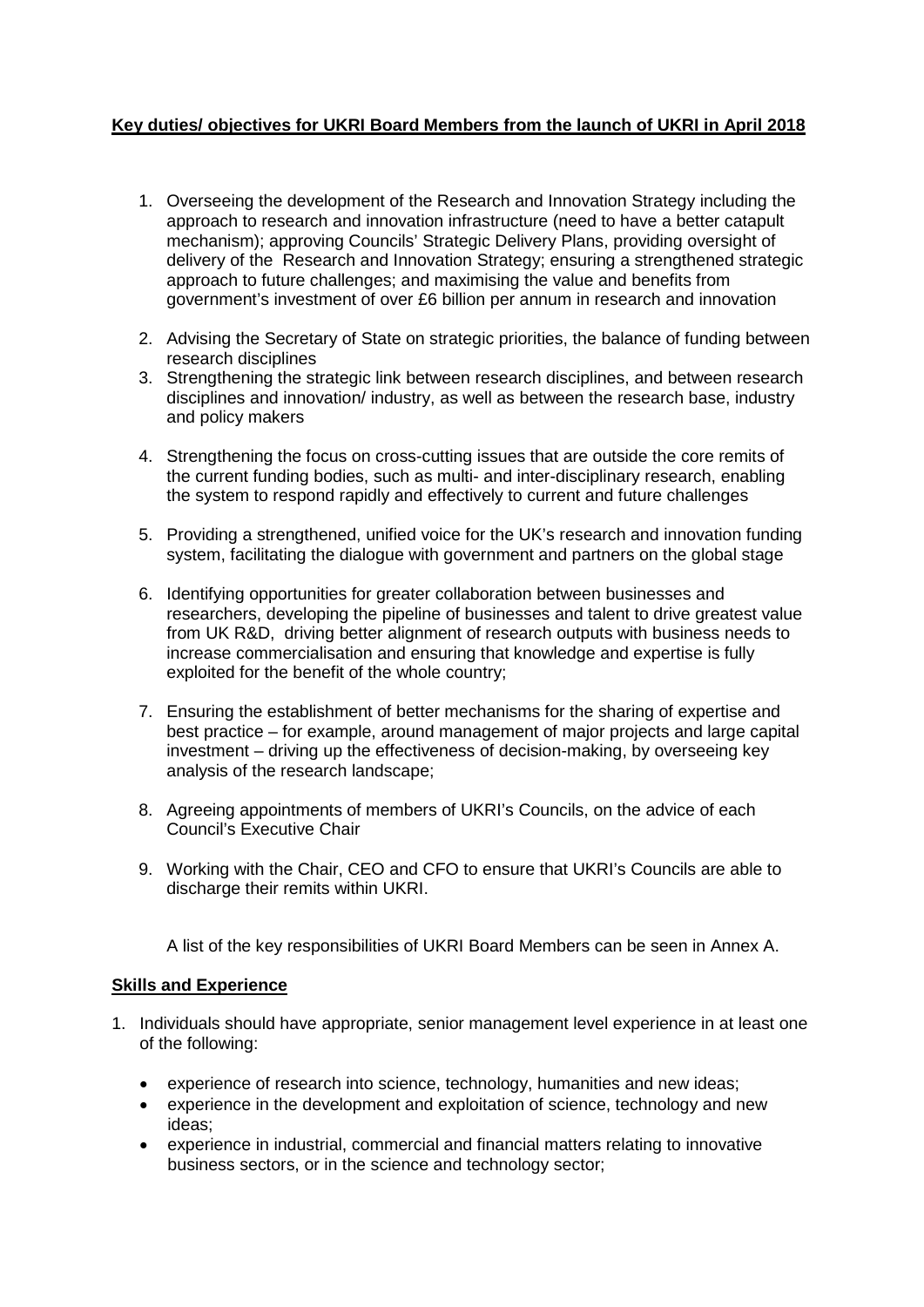- 2. Members should be able to reflect and express authoritatively the perspective and views of stakeholder communities, while contributing corporately to UKRI's successful pursuit of its mission (Essential).
- 3. Understanding of change management and evidence of having led the successful implementation of significant cultural change and organisational development within a large organisation that has both national and international visibility (Desirable)
- 4. Significant commercial acumen, business knowledge and a strong understanding of financial management (Desirable).
- 5. Ability to develop and drive forward a clear and strategic vision for the organisation (Essential).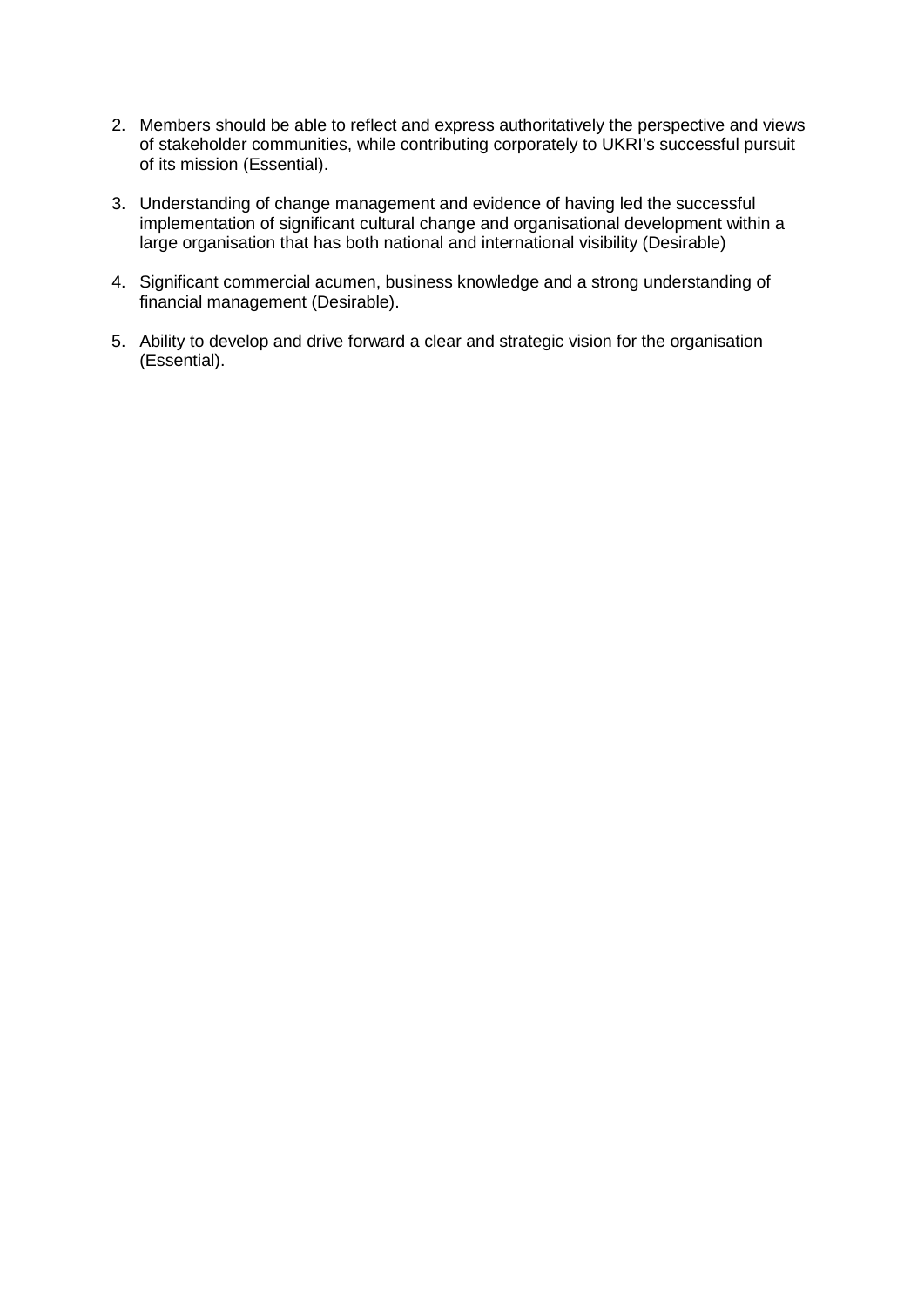### **Annex A**

 $\overline{a}$ 

### **Key Responsibilities of the Board from launch of UKRI in April 2018**

The key responsibilities of Board Members from the launch of UKRI on 1<sup>st</sup> April 2018 will be to:

- 1. Agree and have oversight of all issues of major organisation-wide importance to UKRI, including:
	- the setting of corporate strategy;
	- key strategic objectives and targets, including ensuring that UKRI is more than the sum of its parts and delivers on the objectives set out in the White Paper<sup>[10](#page-36-0)</sup> :
	- providing advice to the SoS BEIS on strategic priorities and on the balance of funding between research disciplines.
	- the review of risks and benefits, monitoring of outcomes against plans, within the policy and resources framework agreed with the responsible minister.
- 2. provide oversight of the production of a Research and Innovation Strategy when requested to do so by the Secretary of State. The Board will also play a role in ensuring overall coherence of UKRI strategy and individual Council delivery plans.
- 3. be responsible for the stewardship of public funds. The Board must provide oversight of the CEO when he or she provides a full statement of UKRI's use of public funds in its Annual Report and in its Accounts. Such accounts shall be prepared in accordance with the Financial Reporting Manual (FReM) [\(http://www.hm-treasury.gov.uk/frem\\_index.htm\)](http://www.hm-treasury.gov.uk/frem_index.htm) issued by the Secretary of State and such other guidance as may be issued, from time to time, by BEIS and the Treasury.
- 4. Have oversight of processes that ensure there is co-operation with the Office for Students and the devolved higher education funding bodies and other key partners.
- 5. Develop relationships with key stakeholder groups ranging from central government, academia, industry and international counterparts, acting as an advocate of UKRI and research and innovation undertaken within the UK.

<span id="page-36-0"></span><sup>10</sup> https://www.gov.uk/government/publications/higher-education-success-as-a-knowledge-economy-white-paper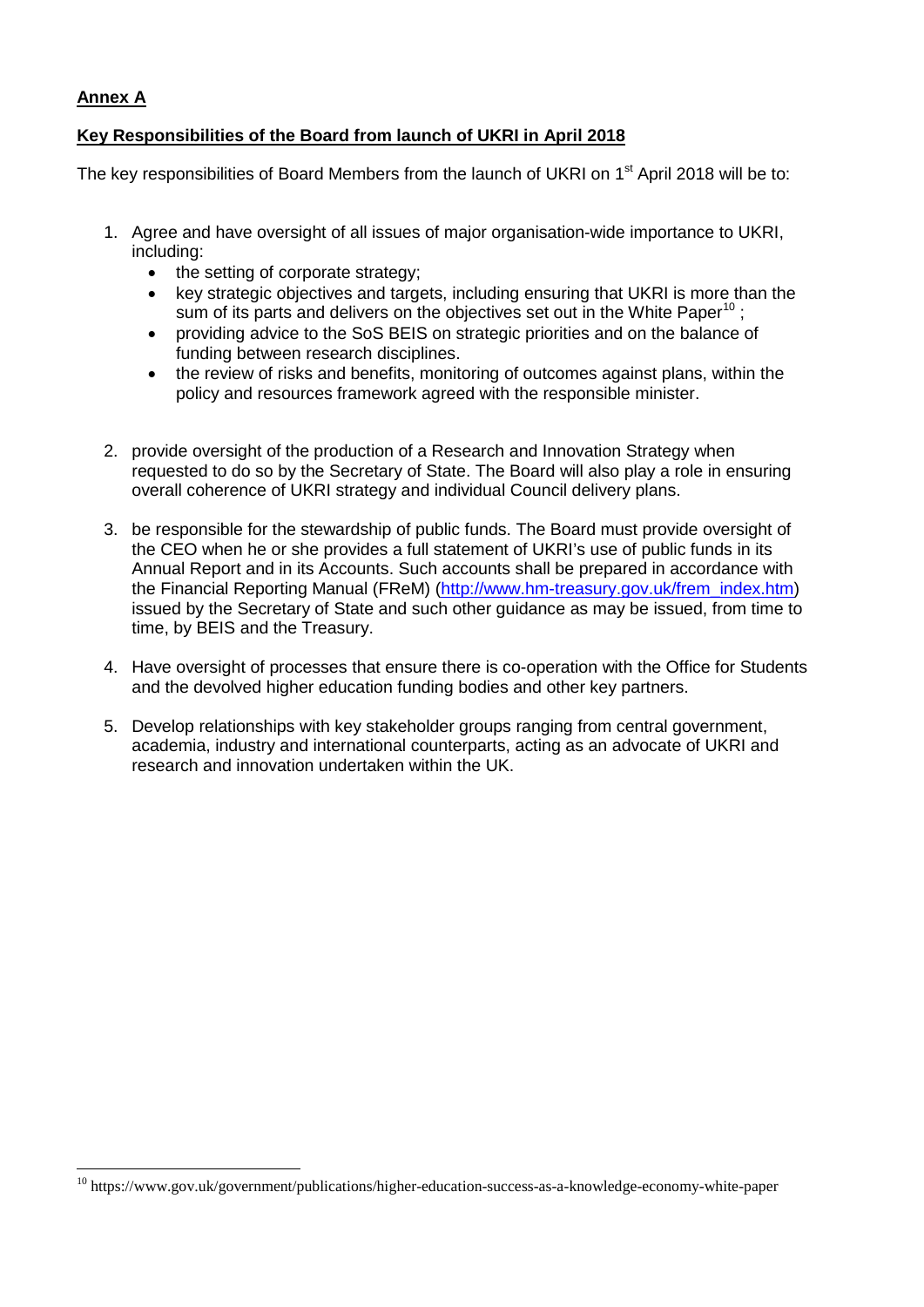### **Annex B**

### **Expectations of all UKRI Board Members**

UKRI Board Member's will be expected to:

- 1. Observe the highest standards of propriety involving impartiality, integrity and objectivity in relation to stewardship of public funds and management of UKRI in accordance with extant government accounting guidance;
- 2. Comply fully with government policy and guidance on corporate governance, openness and responsiveness;
- 3. Be accountable to Parliament, users of services, individual citizens and staff for the activities of UKRI, its stewardship of public funds, complying with any statutory or administrative requirements for their use (including the limits of delegated authority agreed with the sponsoring department), and for the extent to which key performance targets and objectives have been met;
- 4. Maximise value for money through ensuring that services are delivered in the most efficient and economical way, within available resources, and with independent validation of performance achieved wherever practicable.
- 5. Ensure that public funds received by UKRI, which for this purpose should be taken to include all forms of receipts for fees, charges and other sources, are properly safeguarded. The Board should ensure that, at all times, it conducts its operations as economically, efficiently and effectively as possible, with full regard to the legislation, framework document and relevant statutory provisions and to relevant guidance in 'Managing Public Money' [\(http://www.hm-treasury.gov.uk/psr\\_mpm\\_index.htm\)](http://www.hm-treasury.gov.uk/psr_mpm_index.htm).
- 6. Ensure that UKRI operates equal opportunities and environmental policies and practices in accordance with relevant legislation and/or government guidance;
- 7. Ensure that UKRI does not exceed its powers or functions, whether defined in statute or otherwise, or through any limitations on its authority to incur expenditure. They are normally advised on these matters by the Chief Executive Officer;
- 8. The Board must ensure that high standards of corporate governance are observed at all times, and that, in reaching decisions, the Board has taken into account any guidance issued by BEIS and the Treasury.
- 9. Meet at regular intervals throughout the year and exercise full and effective control over the activities of UKRI including those of its staff. Members of the Board should be present in person and may not send representatives.
- 10. Members of the Board have corporate responsibility for all of UKRI's actions and those of its staff, and should operate collectively at all times.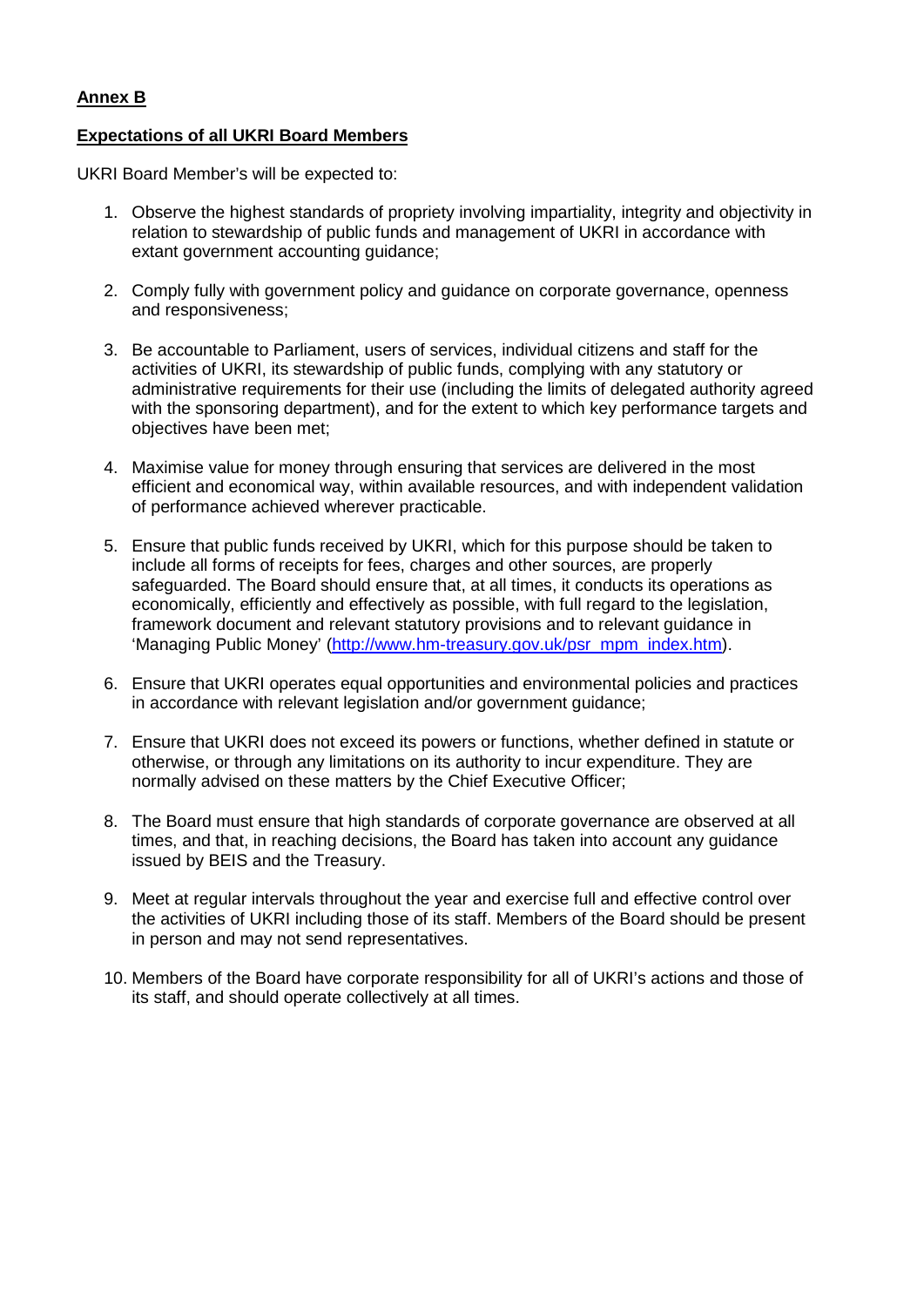### **Annex C**

### **Background information that will be available to candidates**

The UK is recognised as a world leader in research and innovation. Our share of highly cited articles is second only to the US, and the UK has overtaken the US to rank first by fieldweighted citation impact. The Global Innovation Index 2016 placed the UK as the third most innovative nation in the world. This strength in research and innovation is underpinned by an excellent funding system, which combines discipline leadership and autonomy, the dual funding system, and Innovate UK's business-focussed support.

Now more than ever it is important that research and innovation funding systems are able to provide their indispensable support to our research and innovation base. As these communities face new challenges and tackle ever more complex and multidisciplinary questions, we need a strong and unified voice to represent their interests across government, Europe and around the world.

The creation of UKRI will ensure that our research and innovation system is sufficiently strategic and agile to deliver national UK capability that drives discovery and economic growth, whilst maintaining the key characteristics of the current system that have underpinned the UK's success. The new body will seek to maximise value from government's investment in research and innovation of over £6bn per annum. It will: advise the Secretary of State for Business, Energy and Industrial Strategy (SoS BEIS) on the balance of funding between research disciplines; lead the overall strategic direction of research and innovation funding in the UK; manage funds with cross-disciplinary impact and a 'common research fund'. The Research Councils, Innovate UK, and Research England will continue to provide strategic leadership to their disciplines and thematic areas, and continue to control their own delegated budgets.

The UKRI Board will play a critical role in establishing this new organisation, providing clear strategic direction and oversight, promoting the importance UK Science and Innovation and supporting senior leadership team to embed new ways of working across the organisation. This new approach will strengthen the UK's strategic approach to future challenges. It will enable a greater focus on cross-cutting issues, a strong and unified voice for the UK's research and innovation community on the global stage and more effective collaboration across disciplines and between the research base and business.

Members of the Board are appointed by the Secretary of State for Business, Energy and Industrial Strategy, typically serving for between 3-5 years in the first instance, with the possibility of an extension to their term.

Members of the Board are expected to commit to up to 20 days per year to UKRI business. Those Board members taking on additional roles such as the UKRI Board Innovation Champion or the Audit, Risk and Assurance Committee Chair will be expected to commit between an additional 7-15 days per year due to their additional responsibilities.

The UKRI Board will have full discretion to create new roles for Board Members in addition to the specified roles of UKRI Board Innovation Champion and Audit, Risk and Assurance Committee Chair. Any new roles, which will have additional responsibilities, will be remunerated accordingly pro rata based on their daily rate of pay.